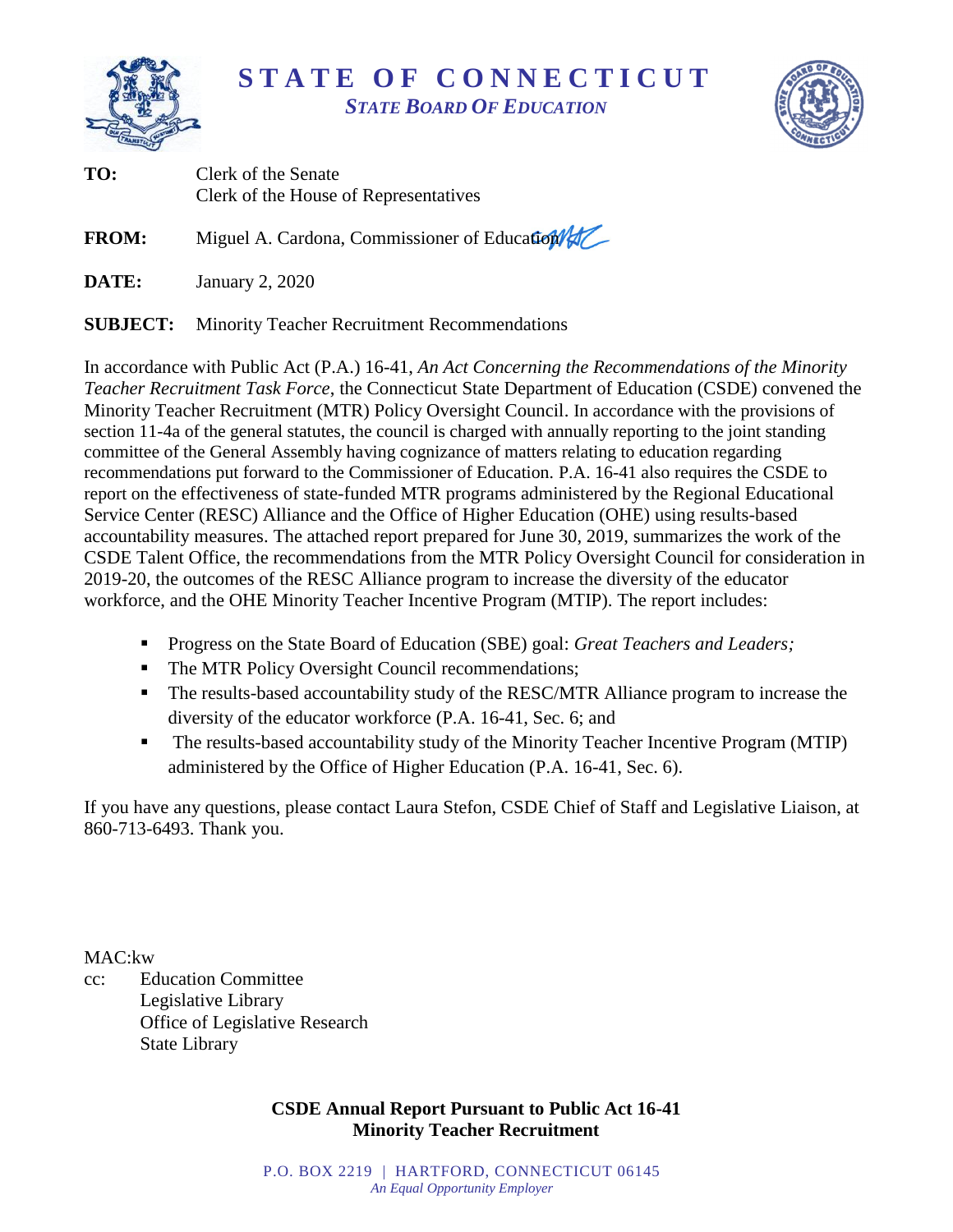# **June 30, 2019**

## **Background**

Historical Data

In 2016, the U.S. Department of Education released *The State of Racial Diversity in the Educator Workforce* which addresses the need to increase diversity in the nationwide educator workforce. The study reports that students of color are expected to comprise 56% of the student population by 2024, yet currently only 18% of educators are of color nationwide.

Also in 2016, the Connecticut State Board of Education (SBE) adopted a Five-Year Comprehensive Plan, *Ensuring Equity and Excellence for All Connecticut Students*, initiating the development of strategies to increase the number of educators of color from 8.3% to 10% by 2021 (1000 certified educators of color within 5 years). The CSDE Talent Office has implemented several strategies designed to reach the goal outlined in the SBE plan to attract, support, and retain *Great Teachers and Leaders* with an intentional focus on increasing the racial, ethnic, and linguistic diversity of Connecticut's educator workforce.

| Statewide Percentage of Educators of Color | Statewide Percentage of Administrators of Color |  |
|--------------------------------------------|-------------------------------------------------|--|
| (EdSight.ct.gov)                           | (CSDE Employment Data System)                   |  |
| October 2015 - 8.3%                        | October 2015 - 12.24%                           |  |
| October 2016 - 8.5%                        | October 2016 - 12.84%                           |  |
| October 2017 - 8.7%                        | October 2017 - 12.94%                           |  |
| October 2018 - 8.9%                        | October 2018 - 13.5%                            |  |

Connecticut statewide data indicates an increase in the percentage of educators of color for the 2018-19 school year. Currently, 8.9% of educators are of color. Of those, 13.5% are administrators. Although this increase is on target with the goal of reaching 10% educators of color by 2021, 47% of Connecticut's students are students of color (inclusive of students reported in the category of "more than one race"). The CSDE remains committed to diminishing the gap between educators and students of color beyond the established goal.

## **Requirements Outlined in P.A. 16-41**

- I. Establish within CSDE a Minority Teacher Recruitment (MTR) Policy Oversight Council
- II. Conduct a survey of students participating in Regional Educational Service Centers (RESCs) MTR Alliance Programs (funding discontinued in 2017-18 and reallocated in March 2019).
- III. Submit a report using results-based accountability measures to assess the effectiveness of MTR programs to include:
	- Assessment of the effectiveness of RESC MTR Alliance program (March-June 2019)
	- Assessment of the effectiveness of the Minority Teacher Incentive Program (MTIP) administered by the Office of Higher Education

# **Section I. Progress on the State Board of Education (SBE) Goal:** *Great Teachers and Leaders*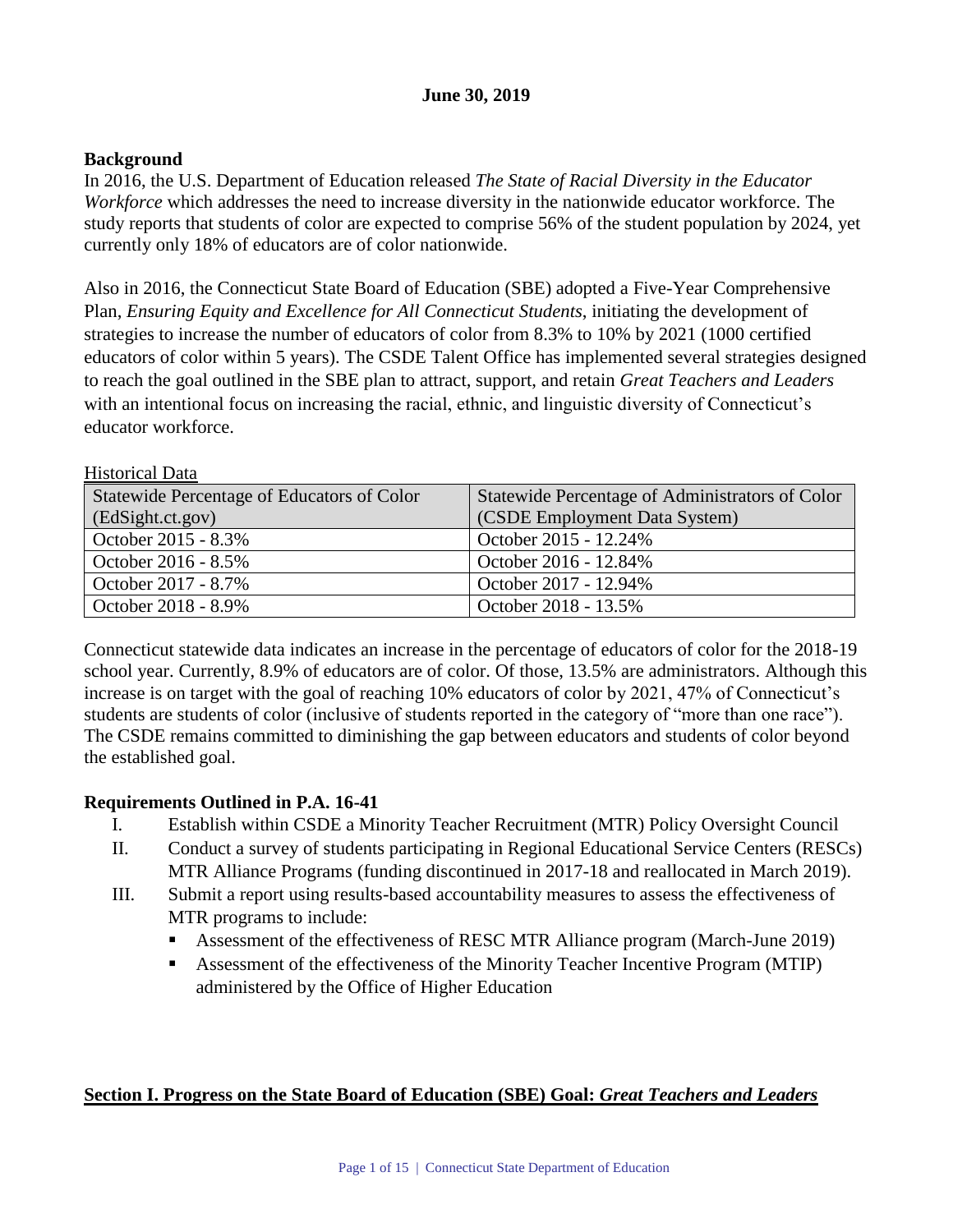Goal #3 of the State Board Comprehensive Plan states, "All students deserve access to great teachers and school leaders." The CSDE Talent Office is implementing a variety of strategies to 1) increase the racial, ethnic, and linguistic diversity of the educator workforce and; 2) diminish vacancies in persistent certification shortage areas.

Strategies to Increase the Racial, Ethnic, and Linguistic Diversity of the Educator Workforce

- **EdKnowledge,** an online repository of promising practices and models of success to attract, support, develop, and retain educators of color is complete and available on the CSDE website. Leadership and faculty at educator preparation institutions and local school districts can access the repository to seek potential ideas for replication across the stages of the educator continuum.
- **Creating a District Plan to Increase the Racial, Ethnic, and Linguistic Diversity of Your Educator Workforce:** *A Guidebook for Hiring and Selection* is available on the CSDE website. The guidebook was developed as a result of a four-part workshop series created in collaboration with The Center on Great Teachers and Leaders (GTL), The Northeast Comprehensive Center (NCC), and several CT Opportunity Districts in 2018. The guidebook, and companion resources, is intended to support districts in the development and implementation of a plan to attract, recruit, hire, and select educators of color per the requirements outlined in P.A. 18-34.
- **TEACH Connecticut.org**, a digital recruitment platform, aimed at attracting educators to the teaching profession has been operational since September 2018. The platform has expanded to include a "Talk to a Teacher" option for aspiring educators to get first-hand information on a variety of pathways into the profession and certification options. New resources are available for aspiring educators to include program application checklists, one to one coaching, best practice guides, and an opportunity to win a \$1000 scholarship. Currently, 16 educator preparation programs and 68 school districts are committed partners in the program.
- **The RESC/MTR Alliance** contract, outlining three initiatives to attract, recruit, support, and retain educators of color into education was executed in March 2019. Deliverables include employment preparation seminars, regional job fairs, district-based communities of practice, and potential seed money for local projects specifically aimed at diversifying the workforce.
- **The Capitol Region Education Council (CREC)** was granted full approval to offer an alternate route to certification (ARC) residency program leading to an endorsement in elementary education with a specific focus on recruiting and preparing candidates of color. The program is granted full approval for the period May 1, 2019, through April 30, 2026.
- **The Connecticut Troops to Teachers (CTTT) Program** closed out year one of a five-year grant period. The goals of the program are to 1) reduce veteran unemployment, 2) address teacher shortage areas, and 3) increase the number of male teachers of color in Connecticut classrooms. Program Coordinators are in place for the four Connecticut State Universities identified in the grant proposal. Two Communities of Practice have been hosted by our partner districts (Groton and New Britain) and *Heroes Teach*, a convening to attract and support veterans to "serve again" as public school educators, particularly in shortage areas, occurred on May 30, 2019. Approximately 258 veterans are currently enrolled in the CTTT Program with 127 at various entry points in pursuing their career in education.
- **The State Student Advisory Council on Education (SSACE)** coordinated and guided by the Connecticut Association of Schools (CAS), annually convenes a group of diverse high school students interested in education policy. In 2018-19, the focus for the council was on developing strategies to elevate and market the profession to attract a racially, ethnically, and linguistically diverse workforce. Consultants from the CSDE Talent Office assisted students to propose ideas for attracting young people to consider education as a rewarding profession. SSACE presented their findings and recommendations to the State Board of Education on June12, 2019.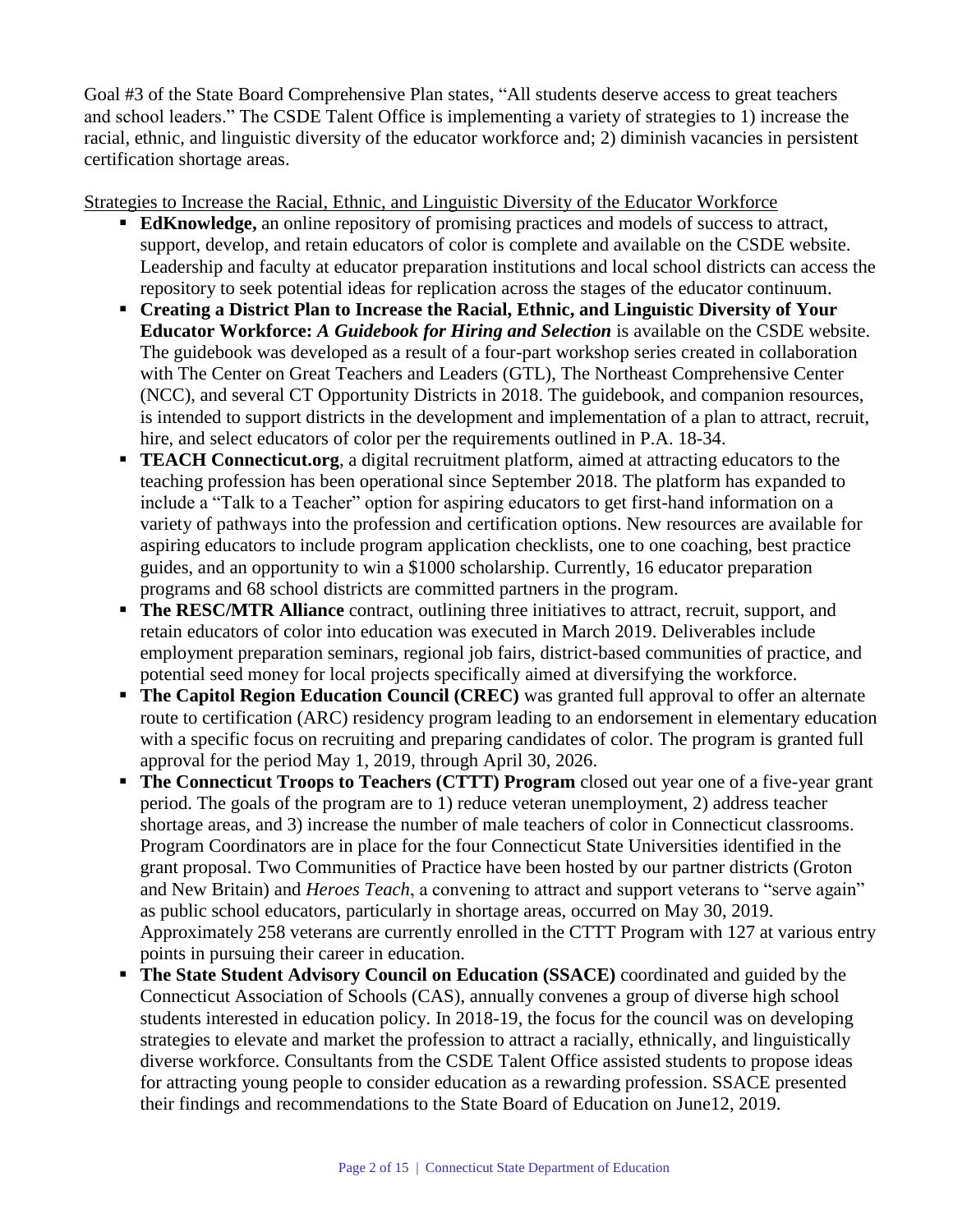**Educator Networking Events** were sponsored by the Talent Office and hosted by our school districts in three regions of the state (East Hartford, Norwalk, Wallingford). The number of school districts in attendance ranged from 18-27 and were available to greet 121 certified educators in shortage areas. Exit survey data from educators revealed that all felt the event was "helpful" or "very helpful" in their search for employment in a CT public school. A survey for district participants, to gauge success and determine timing for future events indicated a continued interest in networking events specifically aimed at attracting educators of color and those certified in any of the state's identified shortage areas.

# Strategies to Diminish Persistent Certification Shortage Areas

- **The University of Hartford (UHART)** was granted full approval for a new initial certification program in special education for the period February 6, 2019 through March 31, 2023;
- **Southern Connecticut State University** was granted full approval for an Integrated Elementary/Bilingual program at the graduate level for the period November 7, 2019 through December 31, 2021;
- **Teach For America** was granted full approval for a Bilingual Education, cross endorsement with Elementary Education, alternate route to certification program for the period December 5, 2010 through December 31, 2023;
- **Fairfield University** was granted full approval for a Comprehensive Special Education, K-12, undergraduate level (initial certificate) program to create a 5-year integrated bachelor's/master's degree, for the period December 5, 2018 through November 30, 2021;

# **Section II. Minority Teacher Recruitment Policy Oversight Council Recommendations**

Pursuant to Public Act 16-41, *An Act Concerning the Recommendations of the Minority Teacher Recruitment Taskforce*, the CSDE established a Minority Teacher Recruitment Policy Oversight Council in September 2017. The purpose of the council is to advise the Commissioner of Education, or designee, on ways to:

- Encourage minority middle and secondary school students to attend institutions of higher education and enter teacher preparation programs;
- **Recruit minority students attending institutions of higher education to enroll in teacher programs** and pursue teaching careers;
- Recruit and retain minority teachers in CT schools;
- Recruit minority teachers from other states to teach in CT schools; and
- Recruit minority professionals in other fields to enter teaching.

Per Public Act 16-41, the Commissioner of Education or her designee will serve as Chair of the Council. Dr. Sarah Barzee, Chief Talent Officer was serving as Chair of the Council until her departure from the CSDE in April 2019. The role of chairperson is currently vacant. The Council's diverse stakeholder membership can be found in Appendix A.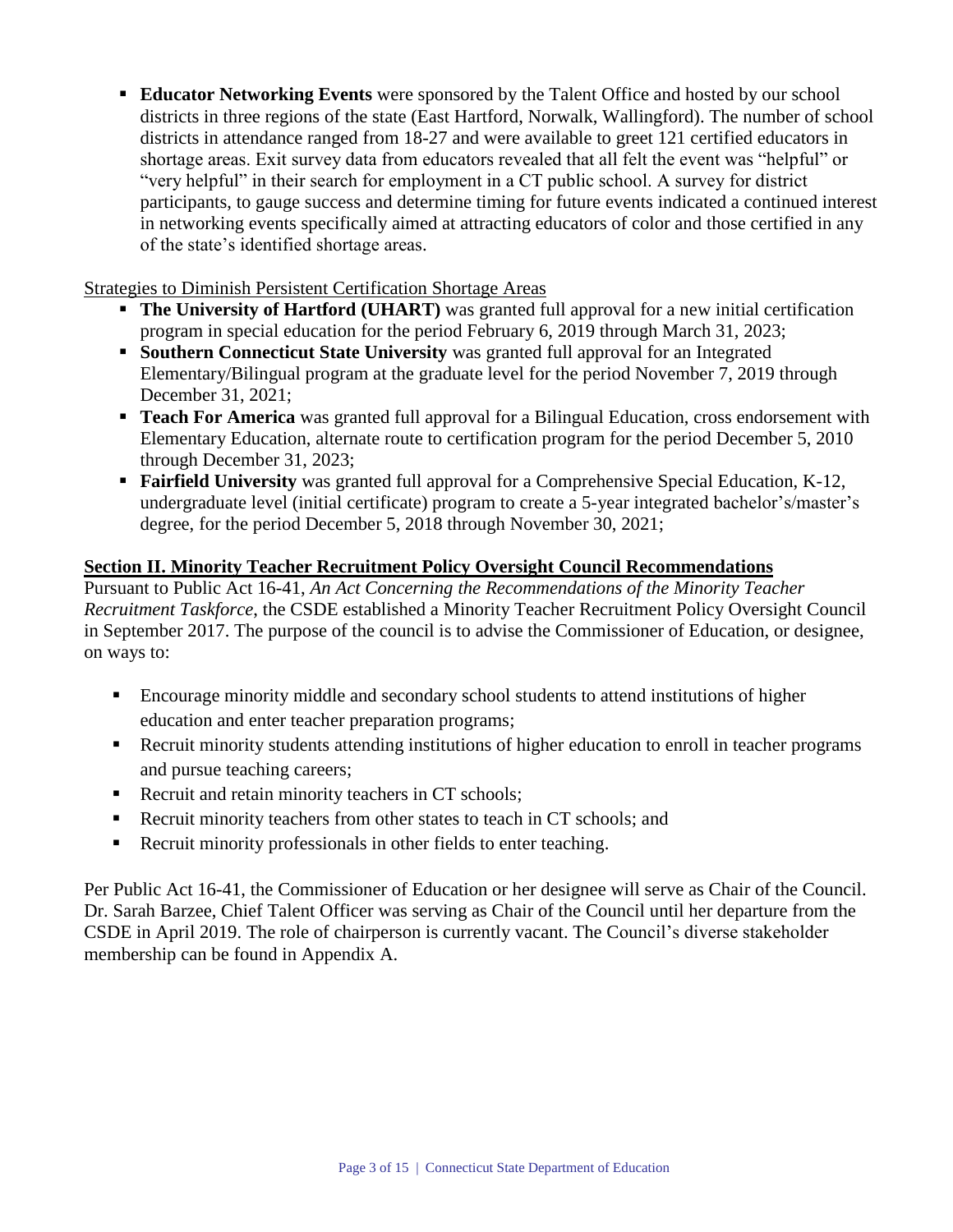# **Summary of Meetings**

## **December 19, 2018**

Ms. Kim Wachtelhausen, Education Consultant, CT State Department of Education (CSDE), led the meeting in Dr. Sarah Barzee's absence. Dr. Barzee, Chief Talent Officer at the CSDE, was named as the new chairperson of the Council with Ellen Cohn's retirement in December 2018. Dr. Barzee was unable to attend the meeting due to a family emergency.

Dr. Lauren Anderson, Associate Professor at Connecticut College and Mr. Robert Rader, Executive Director, of the Connecticut Association of Boards of Education were introduced and welcomed as new members to the Council.

Members were updated on the implementation of P.A. 18-34 (An Act Concerning Minority Teacher Recruitment and Retention), specifically section seven pertaining to the requirement for local boards of education to develop and implement a minority teacher recruitment (MTR) plan. A guidebook, currently in draft, will prompt districts to examine current hiring and selection practices aligned with the CSDE goal to increase the racial, ethnic, and linguistic diversity of the workforce and assist districts to develop a comprehensive and responsive plan. The guidebook will be released in April 2019 and will be complete with a variety of tools and resources. Council members were given a draft copy of a selfassessment, one of the available resources in the guidebook, for review and feedback.

Discussion ensued among members about the submission of district plans to diversify the workforce to the CSDE as a state mandate. The meeting concluded with several members restating a sense of urgency to attract, support, and retain educators of color and a proposal that the Council meet more often than quarterly.

## **March 18, 2019**

Dr. Sarah Barzee led the meeting with sharing a document describing Talent Office initiatives in progress in response to the 2018 Minority Teacher Recruitment Policy Oversight Council recommendations and requirements outlined in P.A. 18-34. Dr. Barzee continued by updating the Council about several legislative proposals including Raised Bill No. 1022: *An Act Concerning Minority Teacher Recruitment and Retention* and Raised Bill No.7149: *An Act Bolstering Minority Teacher Recruitment.* Points for discussion included:

- **Language in Raised Bill 1022** stating that the Minority Teacher Policy Oversight Council in collaboration with the Minority Teacher Recruitment Task Force shall ensure that 250 educators of color will be employed in the workforce annually, 30% of which are to be male. While conceptually the CSDE supports the proposal, feasibility for the CSDE to ensure hiring and selection of a specific percentage of educators of color is under discussion. The CSDE is on the trajectory to meet the 10% goal projected for 2021 as outlined in the State Board of Education Comprehensive Plan.
- **Interstate agreements for administrators** currently do not exist in Connecticut. The requirement for the 092 endorsement is 18 credits beyond the master's level. Raise Bill 1022 is proposing that an administrator, deemed to be successful after 3 years of employment in another state, be eligible to practice in CT. A level of concern emerged from the discussion ranging from disparity for CT aspiring administrators to the potential for the public to perceive any shift in requirements as lowering standards. Council members discussed taking an active role with legislators to express their concerns.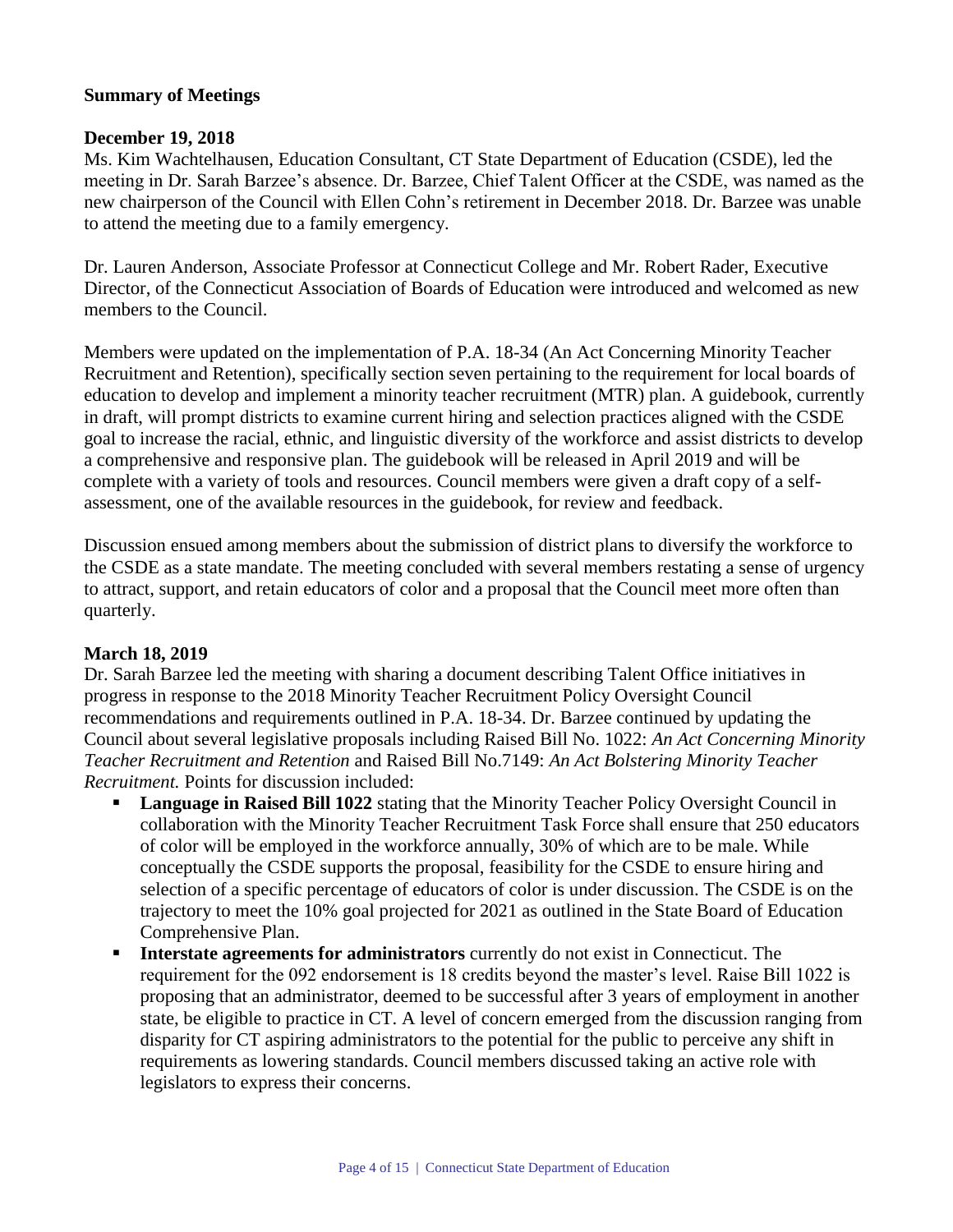Updates were also provided on several initiatives in progress to include:

- TEACH Connecticut: "Campaign in a Box"
- EdKnowledge*: An Online Repository of Promising Practices and Models of Success*
- Creating a Plan to Increase the Racial Ethnic, and Linguistic Diversity of Your Educator Workforce: *A Guidebook for Hiring and Selection*
- **RESC/MTR Alliance Contract: Executed in March 2019**
- Educator Networking Events
- Active Certification look-up for in-district secure login users

Council members concluded the meeting with several updates from their respective districts/ professional organizations.

# **June 18, 2019**

Christopher Todd, Talent Office Bureau Chief, led the meeting. Dr. Sarah Barzee, Chief Talent Officer and Chairperson of the MTR Policy Oversight Council resigned from her position at the CSDE to pursue a new career opportunity.

Kim Wachtelhausen shared a copy of an update provided to the State Board of Education, in June 2018, on progress toward Goal 3: Great Teachers and Leaders. Section I, in this report, fully describes all Talent Office initiatives achieved and currently in progress. Council members were given an excerpt of the newly released Creating a Plan to Increase the Racial, Ethnic, and Linguistic Diversity of Your Workforce: *A Guidebook for Hiring and Selection* with a link to share it with their professional networks.

Mr. Todd discussed Sections 2, 3, 6, and 7 from Public Act 19-74 (formerly SB 1022) regarding notable changes to minimize barriers to educator certification and reciprocity. In addition, Mr. Todd outlined a specific charge for the Minority Teacher Recruitment Policy Oversight Council and the Minority Teacher Recruitment Task Force as described in Public Act 19-74, Section 1, *"For the school year commencing July 1, 2020, and each school year thereafter, the Minority Teacher Recruitment Policy Oversight Council…in consultation with the minority teacher recruitment task force…shall develop and implement strategies and utilize existing resources to ensure that at least two hundred fifty new minority teachers and administrators, of which at least thirty percent are men, are hired and employed by local and regional boards of education in the state."*

Council members discussed recommendations to meet the requirements stated in P.A. 19-74 and reached consensus on five prioritized recommendations.

# **Minority Teacher Recruitment Policy Oversight Council Recommendations for 2019-20**

- 1) Develop and deploy specific resources and tools to districts/LEAs statewide to support the development of culturally competent pedagogy, mentoring and retaining educators of color and require all LEAs to share promising practices and post their plans to increase the racial, ethnic, and linguistic diversity of their workforce on their public facing websites.
- 2) Leverage existing and new partners to develop and facilitate a statewide, comprehensive approach to diversifying the educator workforce by building linkages between existing partners (specifically MTR Task Force, Black and Puerto Rican Caucus), EPPs and programs.
- 3) Initiate the process of examining current regulations governing educator certification and make recommendations for next steps.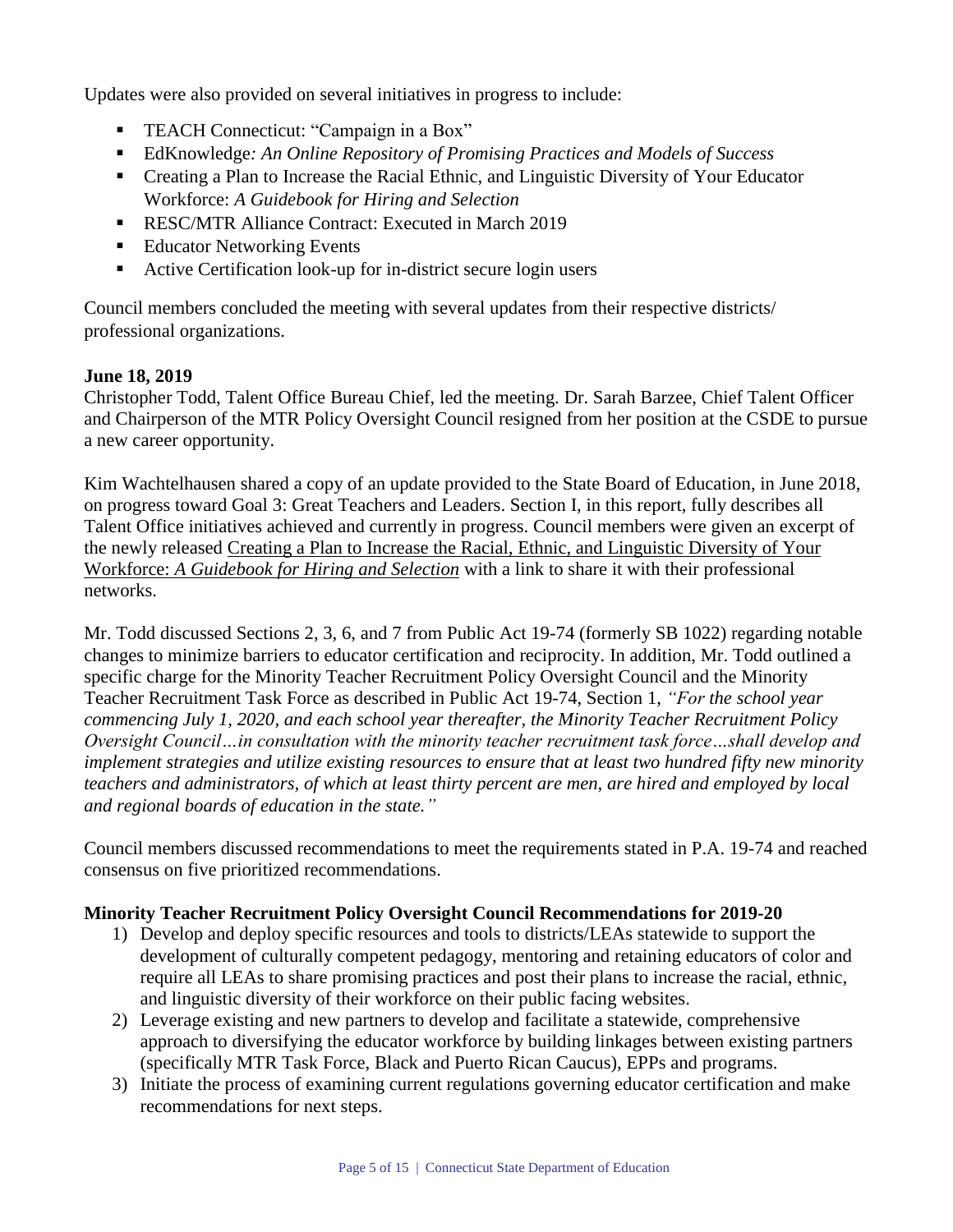- 4) Implement and develop a sustainability plan for an ongoing, statewide, robust communications and marketing campaign to elevate the teaching profession.
- 5) Evaluate recently established pathways to certification, identify and explore untapped talent pools and continue to develop innovative pathways and funding sources to support certification.

# **Conclusion**

The CSDE Talent Office has operationalized minority teacher recruitment strategies in order to have a significant and lasting impact on the educator workforce. The CSDE has executed a plan for implementation of recommendations one and two and will continue to develop guidance to assist LEAs to develop and implement written plans for minority educator recruitment pursuant to P.A. 18-34; but more importantly to align with the commitment of the SBE and the CSDE to increase the racial, ethnic, and linguistic diversity of the educator workforce.

The Connecticut Housing Finance Authority (CHFA) has implemented a Teacher's Mortgage Assistance Program per Section 8-265pp of the Connecticut General Assembly, as amended by Public Act 19-74. Mortgage assistance is provided for the purchase of a primary residence for certified teachers who:

- Are employed by a priority or transitional school district;
- Are employed by the State of Connecticut in a technical high school that is located in a priority or transitional district;
- Teach in a subject matter shortage are pursuant to Section 10-8b of the C.G.S.;
- Graduated from a public high school in an education reform districts as defined in Section 10- 262u of the C.G.S.; or
- Graduated from a historically black college or university or a Hispanic serving institution.

A statewide communication and marketing campaign is underway and proving successful in drawing aspiring educators to seek additional information about a career in education. Several new programs leading to certification have been approved this past year and others are in the queue for consideration in 2019-20. A broad stakeholder group to initiate the process of examining current regulations governing educator certification will be necessary to convene in order to begin the task. The Council will reconvene in October 2019.

# **Section III. Results-based Accountability Study of the Minority Teacher Incentive Program (MTIP)**

Pursuant to 10a-168a of the Connecticut General Statutes, the Office of Higher Education (OHE) shall provide grants to minority students through the Minority Teacher Incentive Program (MTIP). The program will provide grants to minority students 1) in teacher education programs for their junior and/or senior year, at any four-year institution of higher education; 2) completing the requirements of a teacher education program as a graduate student, provided the student received a grant for one year at the undergraduate level; or 3) enrolled in the alternate route to certification program administered by the OHE. The grant provides up to \$5,000 a year for the final two years of full-time study to minority undergraduates enrolled in a Connecticut educator preparation program (EPP). The program also provides eligible students with up to \$2,500 in yearly stipends for up to four years of teaching in a Connecticut public elementary or secondary school. The OHE must ensure that at least 10% of the grant recipients are minority students who transfer from a Connecticut regional community/technical college.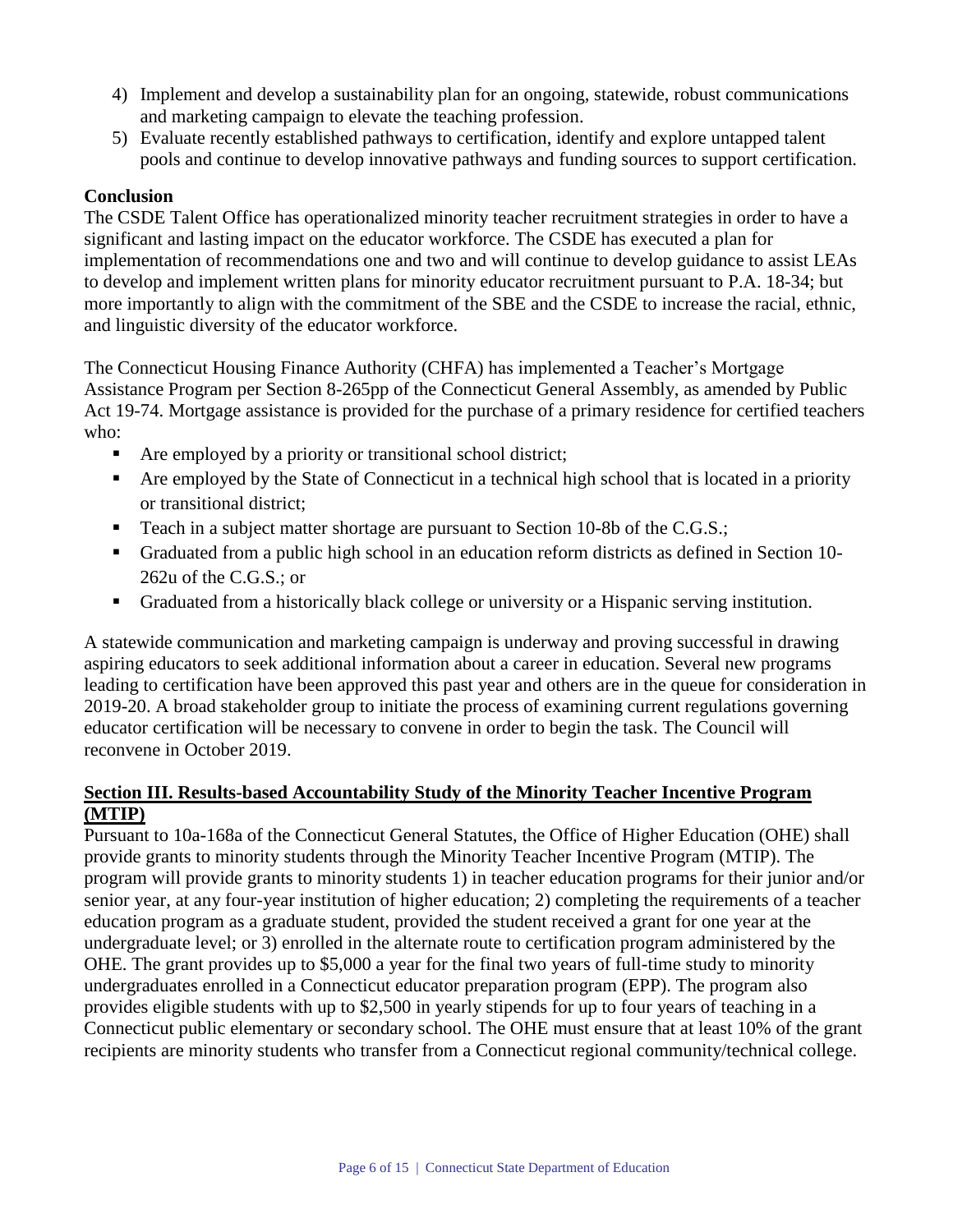To qualify, a candidate must:

- be a full-time college junior or senior of African American, Hispanic/Latino, Asian American or Native American heritage;
- be nominated by the Dean of the School of Education (or appropriate official) at the participating college; and
- **•** begin teaching in a Connecticut public school within 16 months of graduation to receive the annual stipend.

From 2015-2019, 256 grants have been awarded to minority students to complete an educator preparation program. Stipends for working teachers have been awarded to 193 eligible recipients. The 10% community college threshold has been met. Through 2014-15, the OHE was able to fund all eligible candidates. However, since 2015-16, there were more eligible candidates than there was money appropriated, therefore, only 91 of the 235 eligible candidates were able to receive funding (Appendix B). Available funding directly impacts the amount of support that can be provided to minority teacher candidates and working minority teachers. As the funding decreases so will the available grants and stipends for potential awardees, creating a barrier for successful completion of an EPP and minimizing the potential for more educators of color in Connecticut classrooms.

# **Recommendations**

- 1) Elevate and promote teaching as a career to minority students at the middle and high school levels.
- 2) Increase funding to ensure that all nominated students will receive an award, and provide adequate OHE staffing and IT capabilities to sustain or grow the program.

# **Conclusion**

Currently, the statewide gap between educators of color and students of color is nearly 38%. As the diversity of CT's student population increases (47% statewide in 2019) the need for a diverse educator work force is critical. The MTIP supports the CSDE's efforts to increase the racial, ethnic, and linguistic diversity of the educator workforce. State funding for MTIP stayed fairly constant until up until 2016- 17. Since then, the appropriation has been cut by 28.5%. Unfortunately, decreases in funding will only continue to deplete the grants and stipends available to minority students and teachers which may pose a barrier to successful completion of an EPP. There must continue to be financial support available to recruit and retain diverse educators who reflect the population of Connecticut's students.

# **Section IV. Results-based Accountability Study of the RESC MTR Alliance Efforts to Increase the Racial, Ethnic, and Linguistic Diversity of the Workforce**

The Regional Education Service Center Minority Teacher Recruitment (RESC MTR) Alliance was established pursuant to the Connecticut General Assembly House Bill 8003 Sec. 31 (2008), which authorized an annual \$300,000 allocation for initiatives that included a Pathways to Teaching Program, scholarships for students of color seeking to pursue a career in education, and peer networking events. This annual allocation continued through the 2016-17 school year but was discontinued for 2017-18. Funding for the RESC MTR Alliance was restored in 2018-19 under a new contract executed in March 2019 in the amount of \$262,500.

The RESC MTR Alliance is the collaboration of the six Connecticut RESCs: Area Cooperative Educational Services (ACES), Capitol Region Education Council (CREC), Cooperative Educational Services (C.E.S.), EASTCONN, EdAdvance, LEARN, and the public school districts they serve.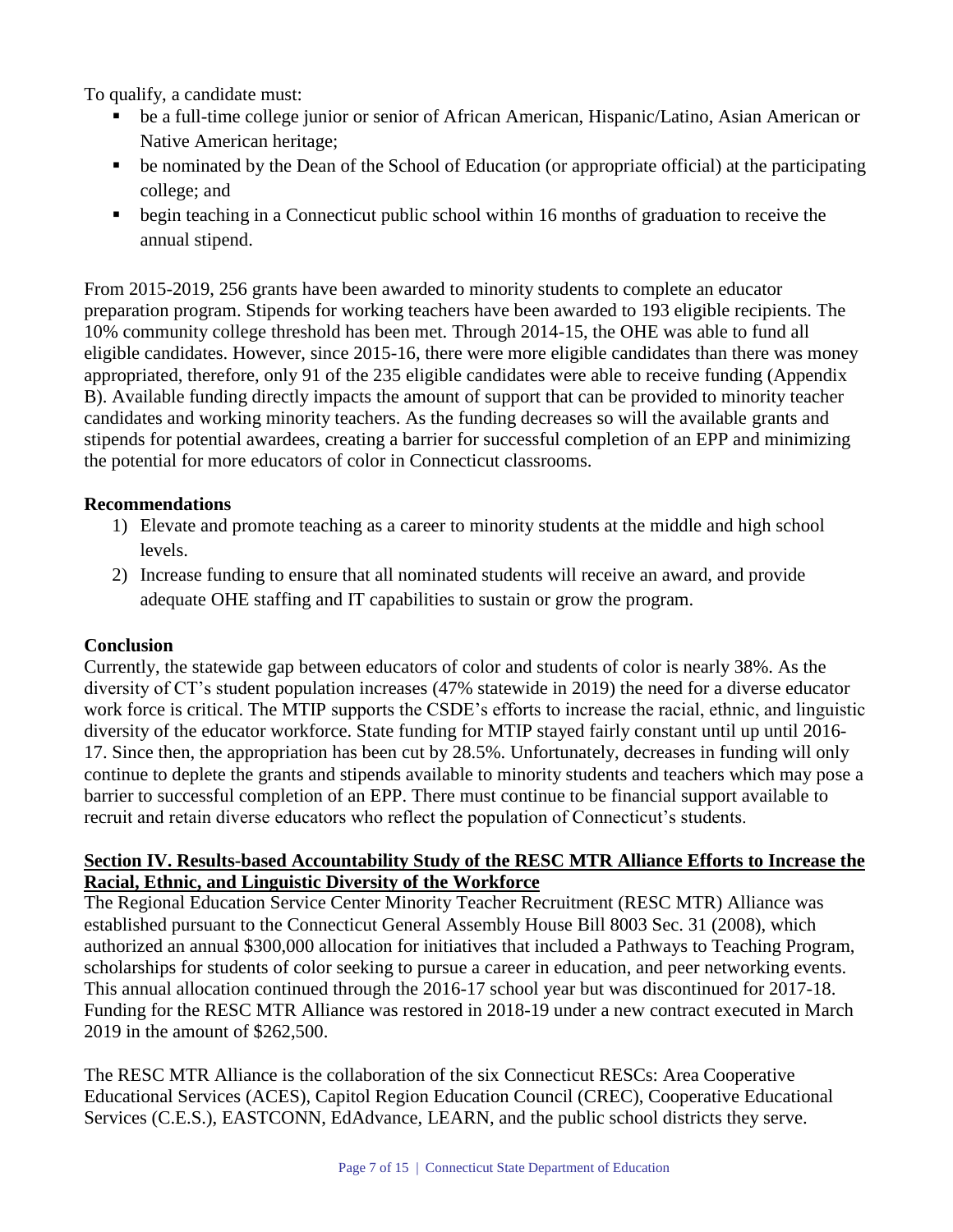Because the RESCs are geographically located in Connecticut across a variety of regions, the Alliance delivers statewide services in support of the Connecticut State Department of Education.

The vision of the RESC MTR Alliance is to make a difference for students through efforts to diversify the educator workforce. The mission of the alliance is to assist Connecticut school districts to recruit, hire, develop, support, and retain a racially, ethnically, and culturally diverse teaching and administrative workforce. To meet this important goal, three new initiatives have been outlined for implementation beginning in March 2019:

## **1) Minority Teacher Recruitment Pre-Fair and Recruitment Fair**

The Pre-Fair will include opportunities for teacher candidates and certified teachers of color to engage in coaching sessions with personnel having expertise in the areas of resume building, interviewing, and presentation skills to assist in preparation for employment in a Connecticut school district. The Recruitment Fair will invite school districts from across the state to meet with certified and aspiring educators of color to discuss employment opportunities. Feedback surveys will be distributed to all participants to measure success of the event(s) e.g., facilities, format, accessibility, relevance of breakout sessions etc.

## **Progress to Date (March 2019-June 2019)**

One Minority Teacher Recruitment Pre-Fair and Recruitment Fair was held in June 2019. Nearly 250 people attended the fair that consisted of opportunities for participants to engage in discussions about career pathways, building resume and interviewing skills, and leadership opportunities (Appendix C). Overall feedback was positive with suggestions to have more workshops available, structured opportunities for educators to network with one another, and more schools/school districts represented to discuss employment opportunities.

## **2) Minority Teacher Recruitment Consortium**

Each RESC will solicit at least two districts (10 or more members per consortium) from each of the six regions to engage with a diverse group of members for the purpose of professional learning and action planning focused on recruitment and retention of a racially, ethnically, and linguistically diverse educator workforce. Two identified facilitators per RESC, will collaborate to outline objectives and intended outcomes for each of the intended six professional learning sessions during the 2019-20 school year. Members from each of the six consortia will be invited to submit proposals for funded projects aimed at diversifying the educator workforce. A scoring rubric will be used by a review team to determine feasibility, impact, and sustainability of project proposals for funding through a competitive process.

## **Progress to Date (March 2019-June 2019)**

Each of the six RESCs initiated a Minority Teacher Recruitment Consortium to include representation from 4-5 districts in their respective regions. Approximately 30 project proposals emerged from the work of the consortia. All proposals were were reviewed, using established criteria, and 21 of those were funded.

## **3) Minority Teacher Recruitment Project Proposals**

Members/teams from each RESC consortium will have the opportunity to develop a plan, design a project, and create a proposal, to include measureable outcomes, with specific funding requests, aimed at recruiting and retaining a diverse educator workforce. RESC facilitators will provide technical assistance to teams whose projects are funded. All funded proposals will be asked to present their project using a variety of venues (in-person, virtual, website). Teams will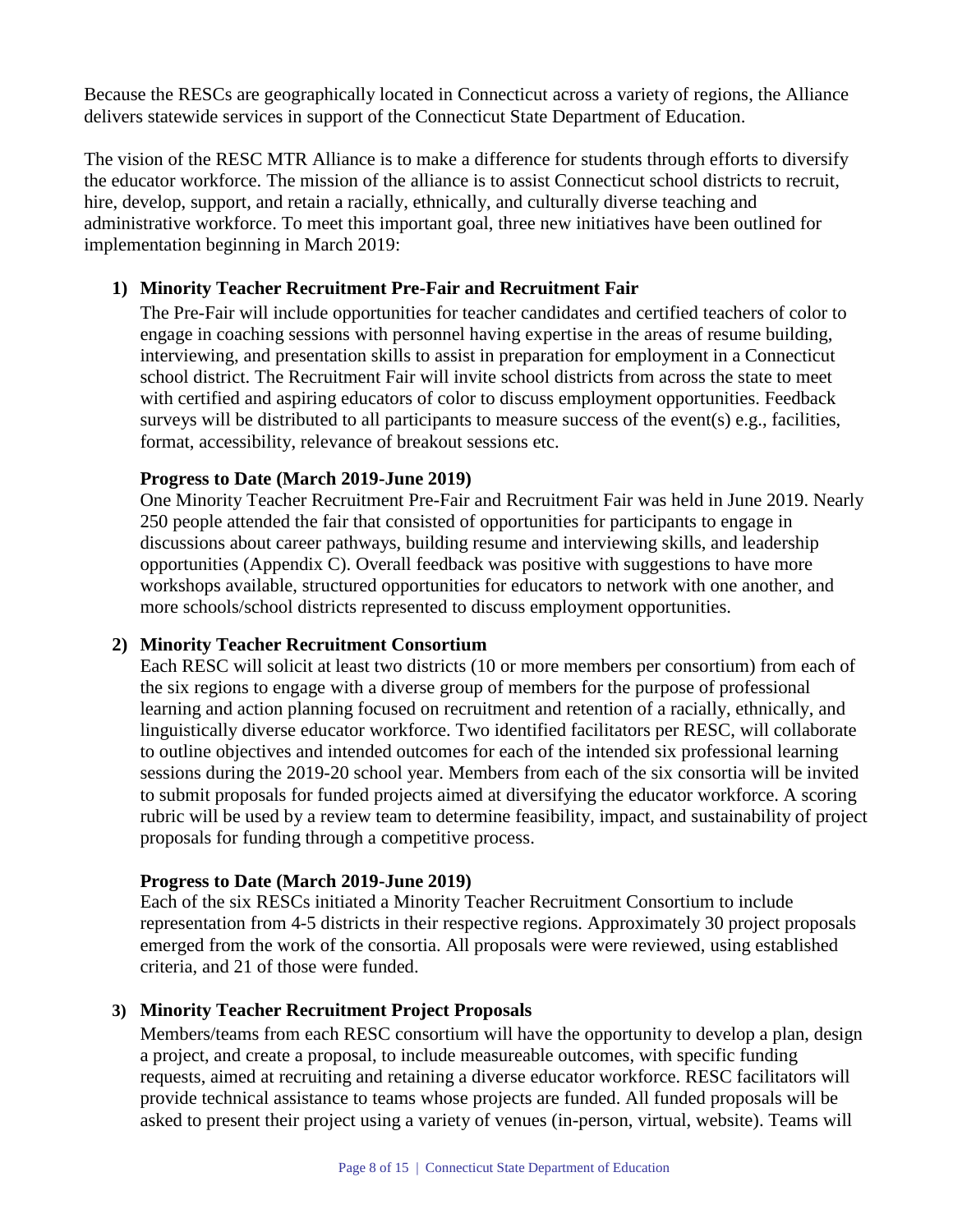share short and long term goals included in their plan, implementation challenges and solutions for overcoming those challenges, and overall impact of their plan with an identified audience.

# **Progress to Date (March 2019-June 2019)**

Projects were awarded funding in June 2019 and will begin implementation in September 2019. A mid-year progress report is expected in December 2019 and an end-of-year report is expected in June 2020.

Funded projects include:

- Recruitment and training for participants in the CREC Teacher Residency Program;
- **Stipends for mentors to support candidates of color through the certification process;**
- Scholarships for candidates of color pursuing a career in education;
- **Professional learning opportunities for all staff to examine unconscious bias;**
- Expansion of membership in Nemnet, a national Diversity Recruitment  $&$  Consulting Firm, committed to assisting schools and organizations in the recruitment and retention of diverse teachers, administrators and coaches;
- Partnerships with Historically Black Colleges and Unviversities (HBCUs) to develop an intentional student teaching program that includes housing and cost of living incentives;
- Building staff capacity to understand and apply culturally responsive teaching practices;
- Aspiring Educator's Clubs; and
- Online diversity awareness training.

## **Recommendations**

- 1) Maintain funding for the RESC MTR Alliance program as outlined to meet the goals established in P.A. 19-74: An Act Concerning Minority Teacher Recruitment and Retention.
- 2) Seek input and support for the RESC MTR Alliance Program from stakeholder groups invested in increasing the racial, ethnic, and linguistic diversity of the workforce to include youth and faith-based organizations.

## **Conclusion**

Although a delay in contract approval led to a later launch of the three RESC MTR Alliance initiatives as described, an amendment to the contract was executed in June 2019 that allows for continued funding and ongoing implementation of initiatives. The RESC MTR Alliance is well positioned for continued implementation at the start of the 2019-20 school year.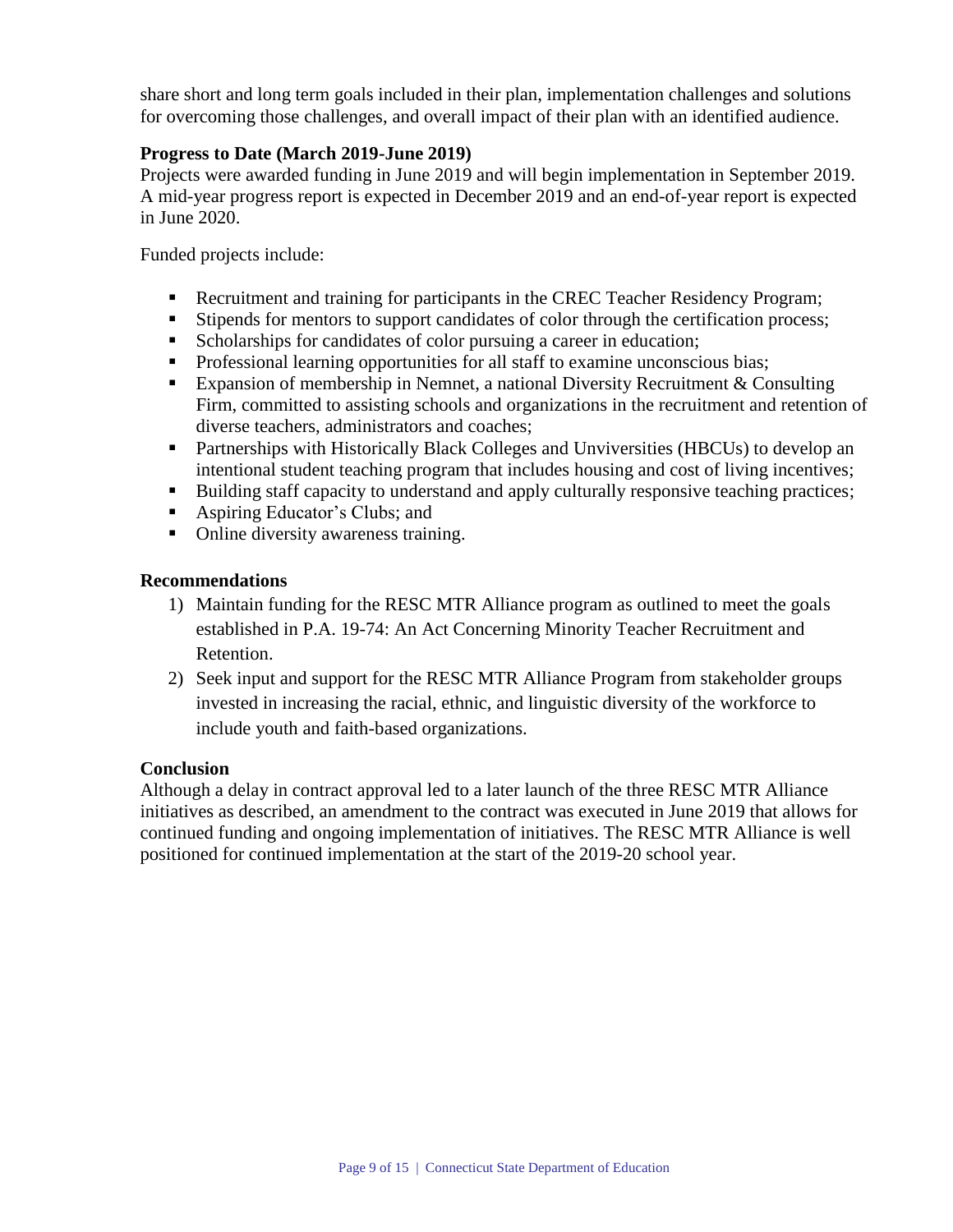# **APPENDIX A**

# **2018-19 Minority Teacher Recruitment Policy Oversight Council Council Membership**

| <b>Member Name</b>     | Role/Organization                                                        |  |
|------------------------|--------------------------------------------------------------------------|--|
| Dr. Lauren Anderson    | Associate Professor of Education, Connecticut College                    |  |
| Dr. Arlene Arias, LCSW | Clinical Social Worker, MTR Task Force Member                            |  |
| Ms. Mia Dimbo          | CEA Representative, Teacher, Bridgeport Public Schools                   |  |
| Mr. Sal Escobales      | AFT Representative, Teacher, Consolidated School District of New Britain |  |
| Dr. Samuel Galloway    | Human Resources, Bristol Public Schools                                  |  |
| Dr. Jane Gates         | Provost and Senior Vice President, Academic and Student Affairs,         |  |
|                        | <b>Connecticut State Colleges and Universities</b>                       |  |
| Ms. Rebecca Good       | Dean, Relay Graduate School of Education                                 |  |
| Mr. Steven Hernandez   | Executive Director, Commission on Women, Children and Seniors            |  |
| Dr. Terrell Hill       | Assistant Superintendent for Human Resources, Windsor Public Schools     |  |
| Dr. Sheila Kearney     | <b>Education Chairperson, State NAACP</b>                                |  |
| Dr. Gladis Kersaint    | Dean, Neag School of Education, University of Connecticut                |  |
| Dr. Madeline Negron    | Connecticut Association of Latino Administrators and Superintendents     |  |
| Dr. Elsa Nunez         | President, Eastern CT State University                                   |  |
| Mr. Robert Rader       | Executive Director, CT Association of Boards of Education                |  |
| Mr. Kevin Walton       | Human Resources, RESC MTR Alliance                                       |  |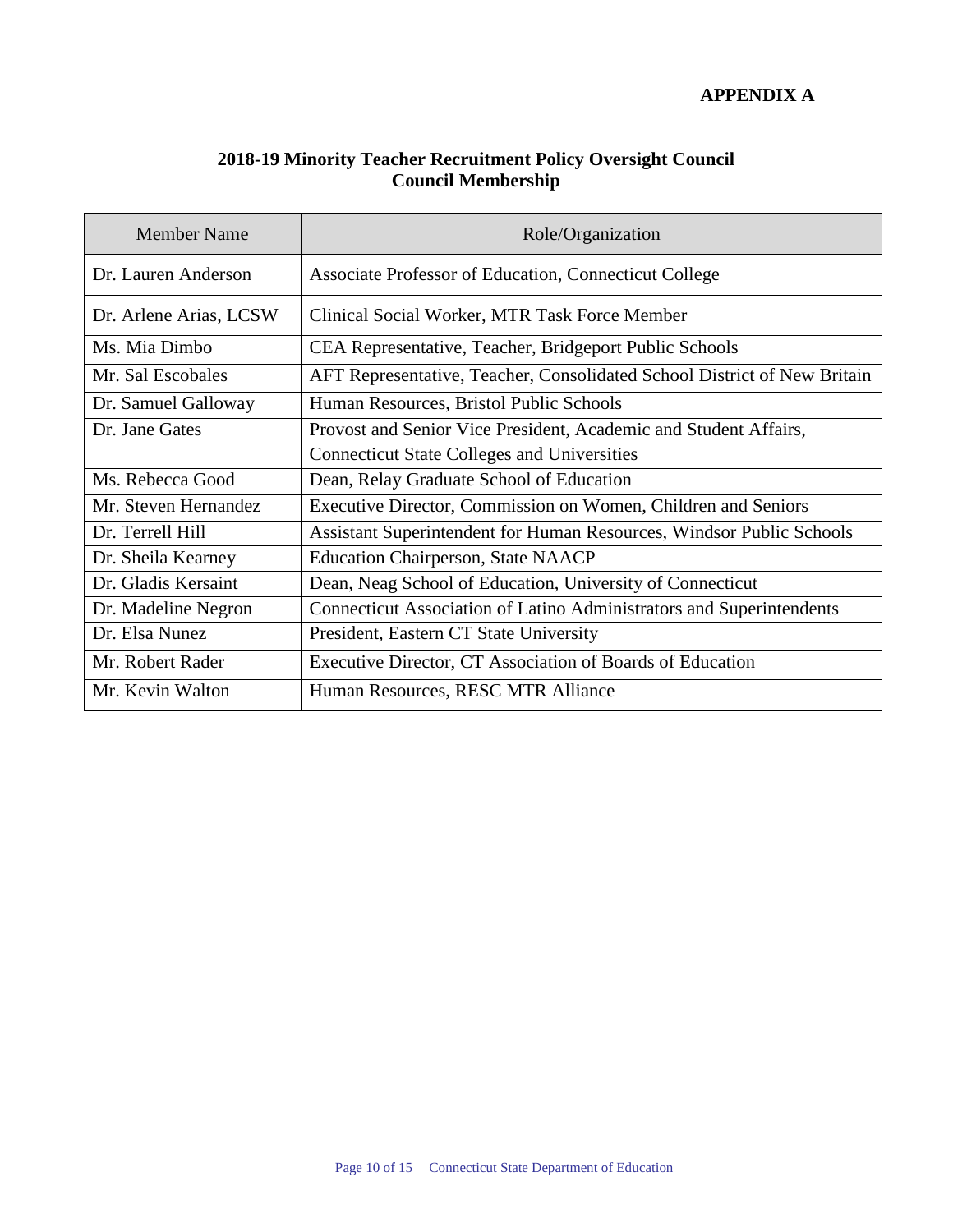*Program Purpose:* The overarching goal of MTIP is to incentivize minority undergraduate students to pursue and successfully complete an educator preparation program (EPP) at a Connecticut institution of higher education and retain employment in a Connecticut public school system with continued financial support for up to four years

*Contributes to Quality of Life Result:* Fostering a diverse educator workforce is critical to preparing all students for success in the 21<sup>st</sup> century. MTIP provides up tp \$5,000 per year for the final two years of full-time study to minority candidates enrolled in a Connecticut EPP. The program also provides eligible candidates with up to \$2,500 in yearly stipends for up to four years of teaching in a Connecticut public school system.

### Pursuant to section 10a-168a of the general statutes, the Office of Higher Education (OHE) is charged with the following:

Within available appropriations, the program shall provide grants to minority students 1) in EPPs for their junior or senior year, or both such years, at any four-year institution of higher education; 2) completing the requirements of such a EPP as a graduate student, provided such student received a grant pursuant to this section for one year at the undergraduate level; or 3) enrolled in the alternate route to certification program administered through the OHE.

- No student shall receive a grant under the program for more than two years. Maximum grants shall not exceed five thousand dollars per year.
- The office shall ensure that at least ten percent of the grant recipients are minority students who transfer from a Connecticut regional communitytechnical college.

A minority student who received grants and who teaches in a Connecticut public school upon graduation, shall be eligible for reimbursement of federal or state educational loans up to a maximum of \$2,500 per year for up to four years of teaching service.

• The combined dollar value of grants and loan reimbursements shall not exceed \$20,000 per student.

# **Performance Measure 1: Funding Allocations**

| Project<br>Year         | <b>State Grant</b><br>Funding<br>Dispersed* | <b>State Stipend</b><br>Funding<br>Dispersed** | <b>Total Funding</b><br>Dispersed |
|-------------------------|---------------------------------------------|------------------------------------------------|-----------------------------------|
| 2014-15                 | \$320,000                                   | \$102,068                                      | \$422,068                         |
| 2015-16                 | \$252,500                                   | \$110.044                                      | \$362.544                         |
| 2016-17                 | \$216,991                                   | \$111,000                                      | \$327,991                         |
| 2017-18                 | \$225,000                                   | \$72,318                                       | \$297,318                         |
| 2018-19                 | \$190,000                                   | \$75,547                                       | \$265,547                         |
| Total<br><b>Funding</b> | \$1,204,491                                 | \$470,977                                      |                                   |

\* Provided to pre-service teacher education students \*\*Provided to in-service teachers with loan debt

| <b>Total Funding</b> | \$1,908,869             |
|----------------------|-------------------------|
| 2018-19              | \$320,134               |
| 2017-18              | \$355,704               |
| 2016-17              | \$337,369               |
| 2015-16              | \$447,806               |
| 2014-15              | \$447,806               |
| Project Year         | Total<br>Appropriations |

#### **Partners:**

Eleven public and private institutions of higher education (IHEs) with EPPs.

### **Story Behind the Baseline:**

State funding for MTIP stayed fairly constant until 2016-17. Since then, the appropriation has been cut by 28.5%. IHEs do not consistently submit nomination forms each year. This may be a result of IHEs not having any minority candidates in their teaching programs in certain years.

## **Performance Measure 2: Grant Disbursement**

| Project | # of            | # of        | # of            | # of        |
|---------|-----------------|-------------|-----------------|-------------|
| Year    | <b>Students</b> | <b>IHEs</b> | <b>Teachers</b> | <b>IHEs</b> |
|         | Receiving       |             | Receiving       |             |
|         | Grant           |             | <b>Stipends</b> |             |
|         | Awards          |             |                 |             |
| 2014-15 | 69              |             | 41              |             |
| 2015-16 | 55              | Q           | 45              |             |
| 2016-17 | 43              | 8           | 42              |             |
| 2017-18 | 47              | 10          | 30              |             |
| 2018-19 | 38              |             | 32              |             |

### **Story Behind the Baseline:**

All recipients are minority students. The 10% Community College threshold has been met over the years. However, this is not something OHE has any control over. Through 2014-15 OHE was able to fund all eligible individuals. Since 2015-16 OHE received more nominations than there was money appropriated. Therefore, OHE could not award all eligible students. OHE was only able to award 91 of the 235 eligible nominees.

OHE depends on IHEs to communicate the program to eligible students. OHE also includes the program in the annual *Paying for College* pamphlet it produces each year.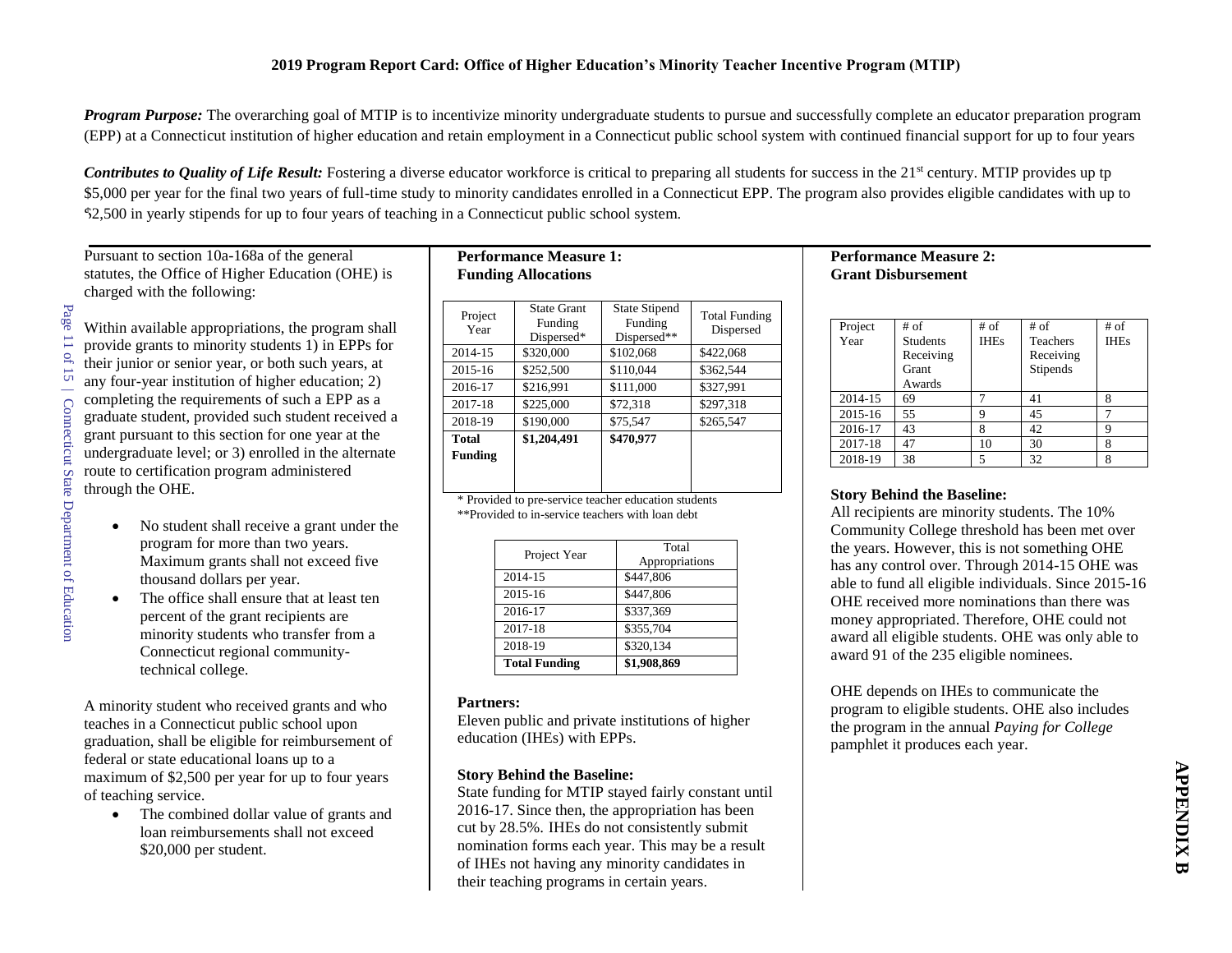#### **2019 Program Report Card: Office of Higher Education's Minority Teacher Incentive Program (MTIP)**

*Program Purpose:* The overarching goal of MTIP is to incentivize minority undergraduate students to pursue and successfully complete an educator preparation program (EPP) at a Connecticut institution of higher education and retain employment in a Connecticut public school system with continued financial support for up to four years

*Contributes to Quality of Life Result:* Fostering a diverse educator workforce is critical to preparing all students for success in the 21<sup>st</sup> century. MTIP provides up tp \$5,000 per year for the final two years of full-time study to minority candidates enrolled in a Connecticut EPP. The program also provides eligible candidates with up to \$2,500 in yearly stipends for up to four years of teaching in a Connecticut public school system.

### **Is Anyone Better Off?**

It can be assumed that the individuals who become teachers are better off due to the fact that the program paid for up to \$20,000 of their cost to become a teacher. One can also assume that the students of these teachers are better off because these teachers bring diversity to the classroom.

### **Proposed Actions to Turn the Curve:**

High schools could play a greater role in promoting teaching as a career to minority students.

OHE does not propose to take any actions. The program works given the limited funding, current staffing levels and IT capabilities.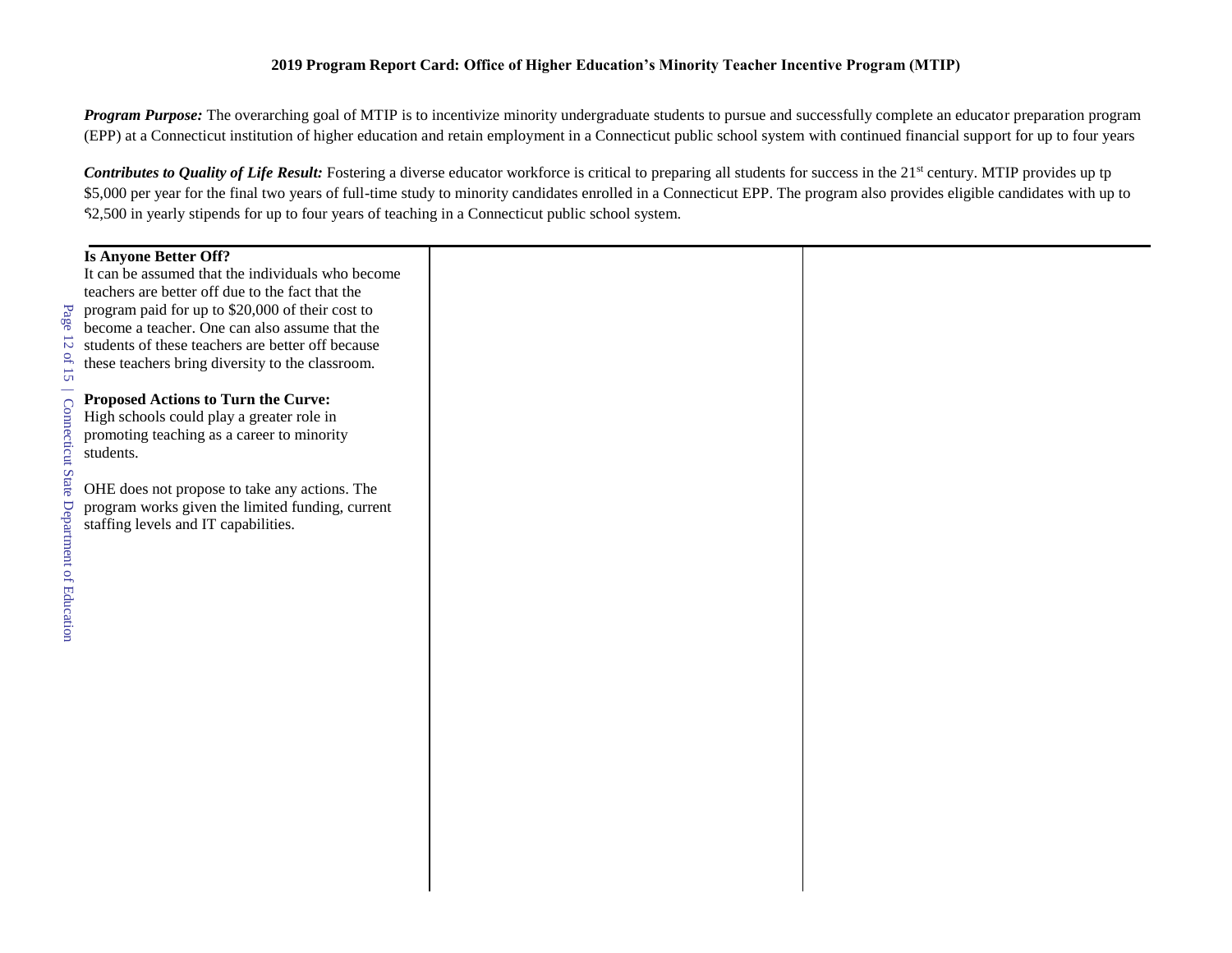*Program Purpose:* The vision of the RESC MTR Alliance is to give agency to teachers and leaders of color to effect change in hiring and selection practices and impact the development of a comprehensive plan to increase the racial, ethnic, and linguistic diversity of the workforce.

*Contributes to Quality of Life Result:* A growing body of literature suggests that outcomes such as test scores, attendance, and suspension rates are affected by the demographic match between teachers and students. Increasing the diversity of the educator workforce is critical to supporting students of color throughout their PK-12 school experiences but necessary for all students to be prepared for success in the  $21<sup>st</sup>$  century.

The Regional Education Service Center Minority Teacher Recruitment (RESC MTR) Alliance was established pursuant to the Connecticut General Assembly House Bill 8003 Sec. 31 (2008), which authorized an annual \$300,000 allocation. This annual allocation continued through the 2016-17 school year but was discontinued for 2017-18. Funding for the RESC MTR Alliance was restored in 2018-19 under a new contract executed in March 2019 in the amount of \$262,500, with an amendment to continue the work into the 2019-20 school year.

During this three-month period, from March 2019 to June 2019, the RESC MTR Alliance initiated work on three established deliverables as outlined in the new contract:

- 1) Recruitment Fair/Networking Event-Designed to offer aspiring and certified educators of color the opportunity to engage in pre-employment information sessions and meet with school district personnel to discuss available positions;
- 2) Minority Teacher Recruitment Consortium- Facilitated professional learning sessions for the purpose of action planning focused on recruitment and retention of a diverse workforce; and
- 3) Minority Teacher Recruitment Project Proposals-Funded projects designed by consortia teams, to meet established criteria including short/long term goals and measureable outcomes.

### **Performance Measure 1:** Recruitment Fair/Networking Event  $\#$  employed

| Networking<br>Event                      | # attended | $\pi$ cauple $\gamma$ cu<br>2019-20 |
|------------------------------------------|------------|-------------------------------------|
| <b>RESC MTR</b><br>Alliance<br>Symposium | 249        | TBD                                 |

### **Recruitment Fair/Networking Event Survey Results:**

Approximately 80 symposium participants responded to an online feedback survey with nearly 53% reporting that they were looking for a job or interested in learning more about a career in education.

- 77% of participants felt that the symposium met their expectations.
- 75% of participants rated their overall satisfaction with breakout sessions as a 4 or 5.
- 58% of participants rated their overall satisfaction with the networking session as 4 or 5.

### **Story behind the baseline and trend:**

In 2016, the Connecticut State Board of Education (SBE) adopted a Five-Year Comprehensive Plan, *Ensuring Equity and Excellence for All Connecticut Students*, initiating the development of strategies to increase the number of educators of color from 8.3% to 10% by 2021 (1000 certified educators of color within 5 years). The

CSDE Talent Office has implemented several strategies designed to reach the goal outlined in the SBE plan to attract, support, and retain Great Teachers and Leaders with an intentional focus on increasing the racial, ethnic, and linguistic diversity of Connecticut's educator workforce. State funding provided to the RESC MTR Alliance for identified deliverables will impact progress toward the goal.

### **Is anyone better off?**

In June 2018, the CSDE Talent Office held a networking event for certified educators of color to meet with district hiring personnel to discuss employment opportunities. Of the more than 50 candidates who attended the event, 66% were employed in a CT public school for the 2018-19 school year. Due to the success of this one event, similar outcomes are anticipated for future events.

### **Proposed actions to turn the curve:**

Examining the data, in fall 2019, to determine the percentage of candidates who were hired for the 2019-20 school year as a result of their participation in the networking event will impact future planning. Ensuring that districts are prepared to attend the event with recruiting materials and a dedicated space is necessary to achieve desired outcomes. There is a need for more opportunities for educators of color to network with one another, with aspirant educators, and with hiring personnel from across the state. Expanding networking opportunities, connecting candidates with opportunities to effect change in the teacher pipeline while developing their own professional relationships is an explicit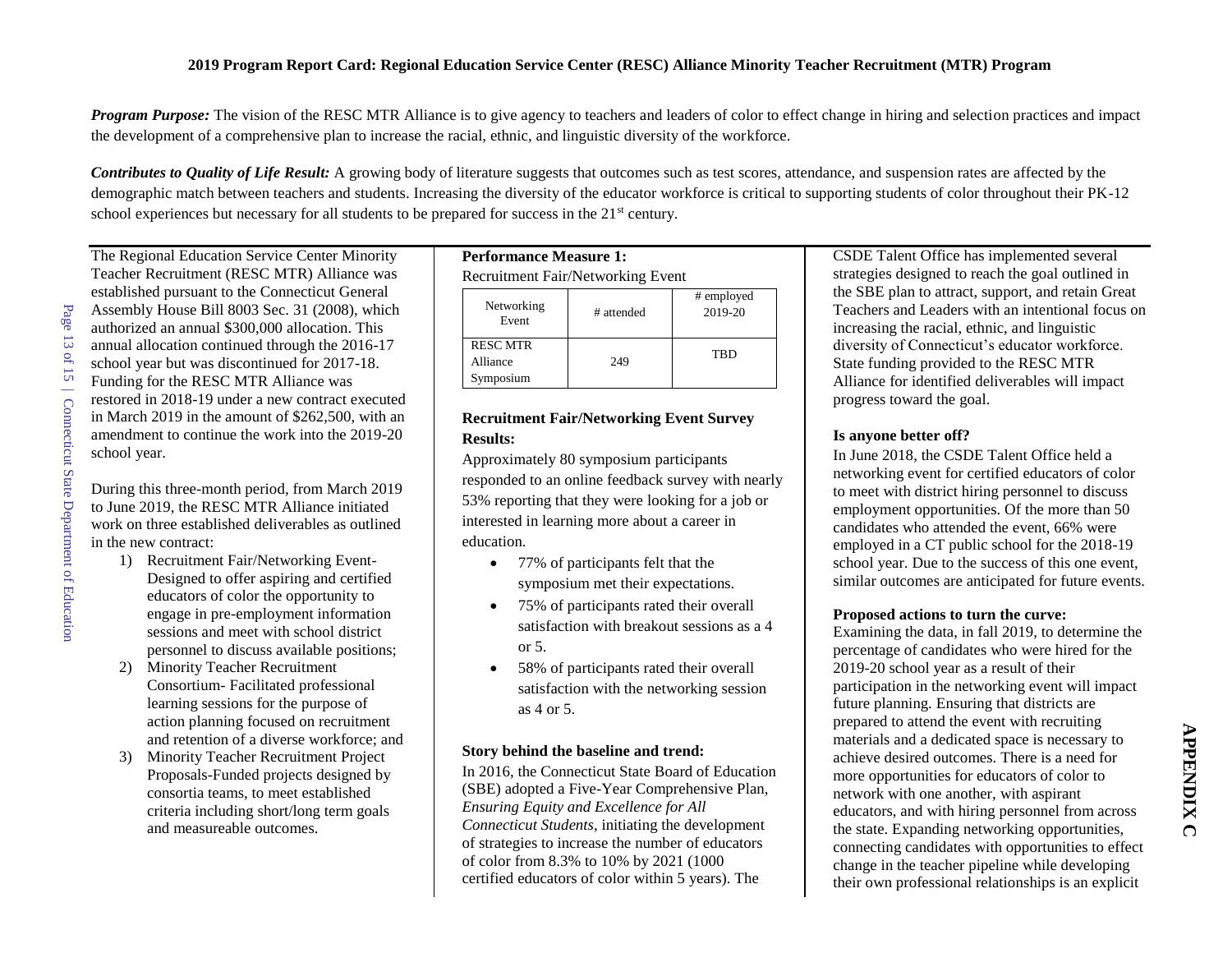*Program Purpose:* The vision of the RESC MTR Alliance is to give agency to teachers and leaders of color to effect change in hiring and selection practices and impact the development of a comprehensive plan to increase the racial, ethnic, and linguistic diversity of the workforce.

*Contributes to Quality of Life Result:* A growing body of literature suggests that outcomes such as test scores, attendance, and suspension rates are affected by the demographic match between teachers and students. Increasing the diversity of the educator workforce is critical to supporting students of color throughout their PK-12 school experiences but necessary for all students to be prepared for success in the  $21<sup>st</sup>$  century.

strategy for attracting, supporting, and retaining educators of color in the workforce.

#### **Performance Measure 2:**

Minority Teacher Recruitment Consortium

| <b>RESC</b> Region | # Districts Engaged |  |
|--------------------|---------------------|--|
| <b>ACES</b>        |                     |  |
| <b>CES</b>         |                     |  |
| <b>CREC</b>        |                     |  |
| <b>EASTCONN</b>    |                     |  |
| EdAdvance          | 3                   |  |
| I earn             | 4 and NFA           |  |
|                    |                     |  |

#### **Story behind the baseline and trend:**

Each of the six RESC regions invited districts to participate in focused consortia to action plan for increasing the diversity of their workforces in the period from March 2019-June 2019. Educators of color and other allies in the work were intentionally sought to engage as consortia members. Each RESC exceeded the goal of engaging at least two districts per contract deliverables. Two facilitators per RESC have been identified to develop a scope and sequence work plan to outline objectives and intended outcomes for the six sessions planned for 2019-20.

#### **Is anyone better off?**

Research supports (U.S. Department of Education, 2016) that all stakeholders must do more to support educators of color, throughout the pipeline, if the goal is to increase the diversity of the educator workforce to at least 10%. `Since 2016, the percentage of educators of color in Connecticut has grown from 8.3% to nearly 9%. Giving agency to educators of color to propose

innovative ideas for recruitment, hiring, selection, support and retention strategies has the potential to ensure greater positive impact in a shorter period of time.

#### **Proposed actions to turn the curve:**

District members within each of the six RESC consortia were given the opportunity to develop a project proposal to align with the goal of increasing racial, ethnic, and linguistic diversity. Several projects that met established criteria were funded. In 2019-20, funded project proposals will be implemented and analyzed to determine success. Those projects with a measure of success will be published and broadly shared for the potential of replication by others.

#### **Performance Measure 3:**

Consortia Project Proposals

| <b>RESC Region</b> | # Districts | Seed Money  |  |
|--------------------|-------------|-------------|--|
|                    | Engaged     | Awarded     |  |
|                    |             |             |  |
| <b>ACES</b>        | 4           | \$14,000.00 |  |
|                    |             |             |  |
| <b>CES</b>         | 3           | \$14,315.00 |  |
|                    |             |             |  |
| <b>CREC</b>        | 5           | \$14,350.00 |  |
|                    |             |             |  |
| <b>EASTCONN</b>    | 4           | \$14,000.00 |  |
|                    |             |             |  |
| EdAdvance          | 3           | \$14,315.00 |  |
|                    |             |             |  |
| Learn              | 4 and NFA   | \$14,300.00 |  |
|                    |             |             |  |

#### **Story behind the baseline and trend:**

Each of the RESC consortia was allocated a sum of money to fund project proposals that met established criteria and aligned with program purpose and overall goals. Seed money was awarded to 23 districts and Norwich Free Academy (NFA) for a variety of projects that were initiated in spring 2019 but will be fully implemented in the 2019-20 school year.

#### **Is anyone better off?**

Engaging educators of color in the work of developing a district plan to diversify the workforce, to include strategies such as building district equity and diversity teams, implementing one-to-one mentoring, and developing professional learning opportunities to interrogate implicit bias, are all evidence-based strategies that have proven effective.

### **Proposed actions to turn the curve:**

Evaluating the outcomes achieved by the funded project proposals will influence ongoing funding for continuation. Sharing successful proposals more broadly through conference presentations and inclusion on *EdKnowledge*, an online repository of promising practices and models of success, on the sde.ct.gov website will promote replication of successful practices across the state.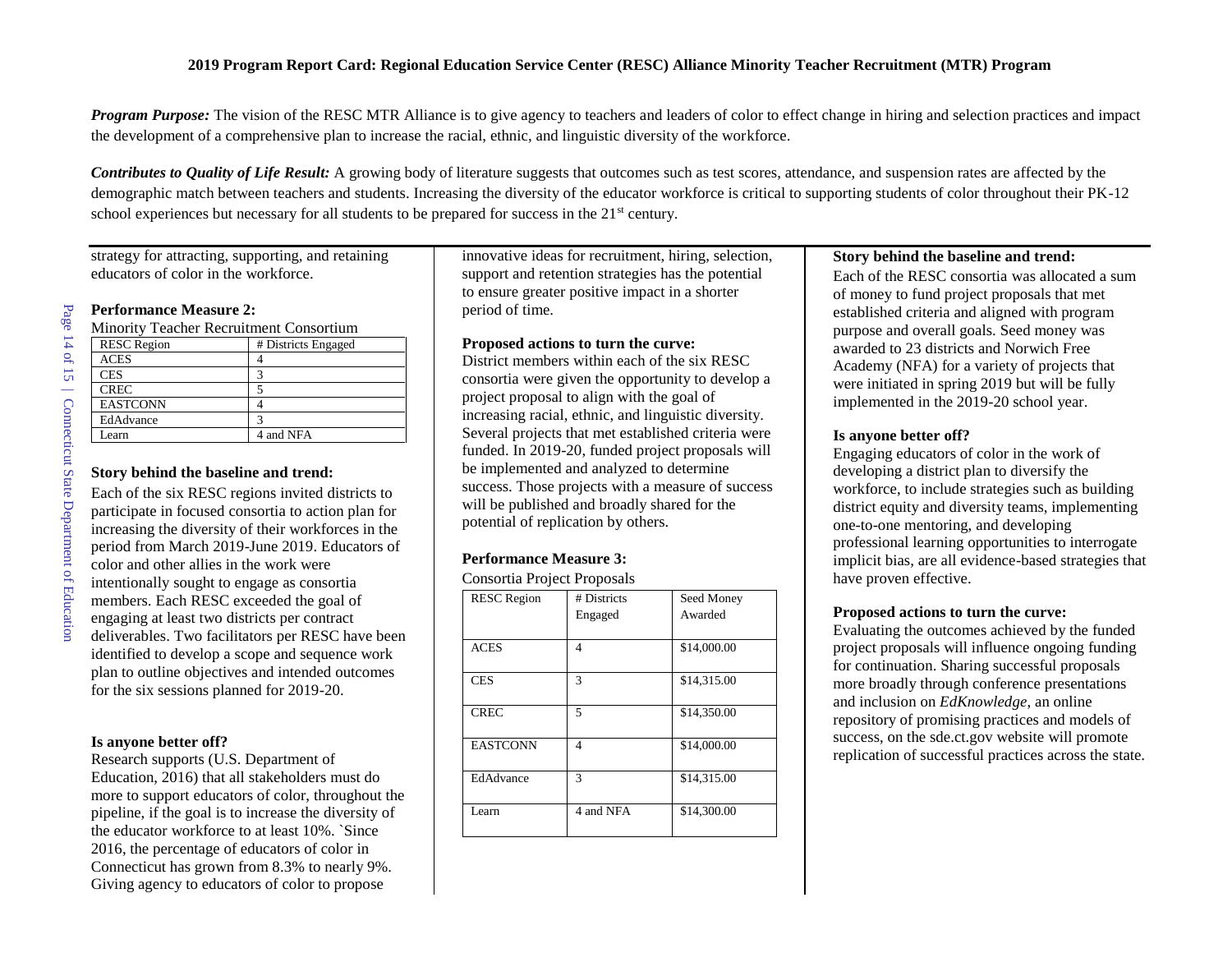### **2019 Program Report Card: Regional Education Service Center (RESC) Alliance Minority Teacher Recruitment (MTR) Program**

*Program Purpose:* The vision of the RESC MTR Alliance is to give agency to teachers and leaders of color to effect change in hiring and selection practices and impact the development of a comprehensive plan to increase the racial, ethnic, and linguistic diversity of the workforce.

*Contributes to Quality of Life Result:* A growing body of literature suggests that outcomes such as test scores, attendance, and suspension rates are affected by the demographic match between teachers and students. Increasing the diversity of the educator workforce is critical to supporting students of color throughout their PK-12 school experiences but necessary for all students to be prepared for success in the 21<sup>st</sup> century.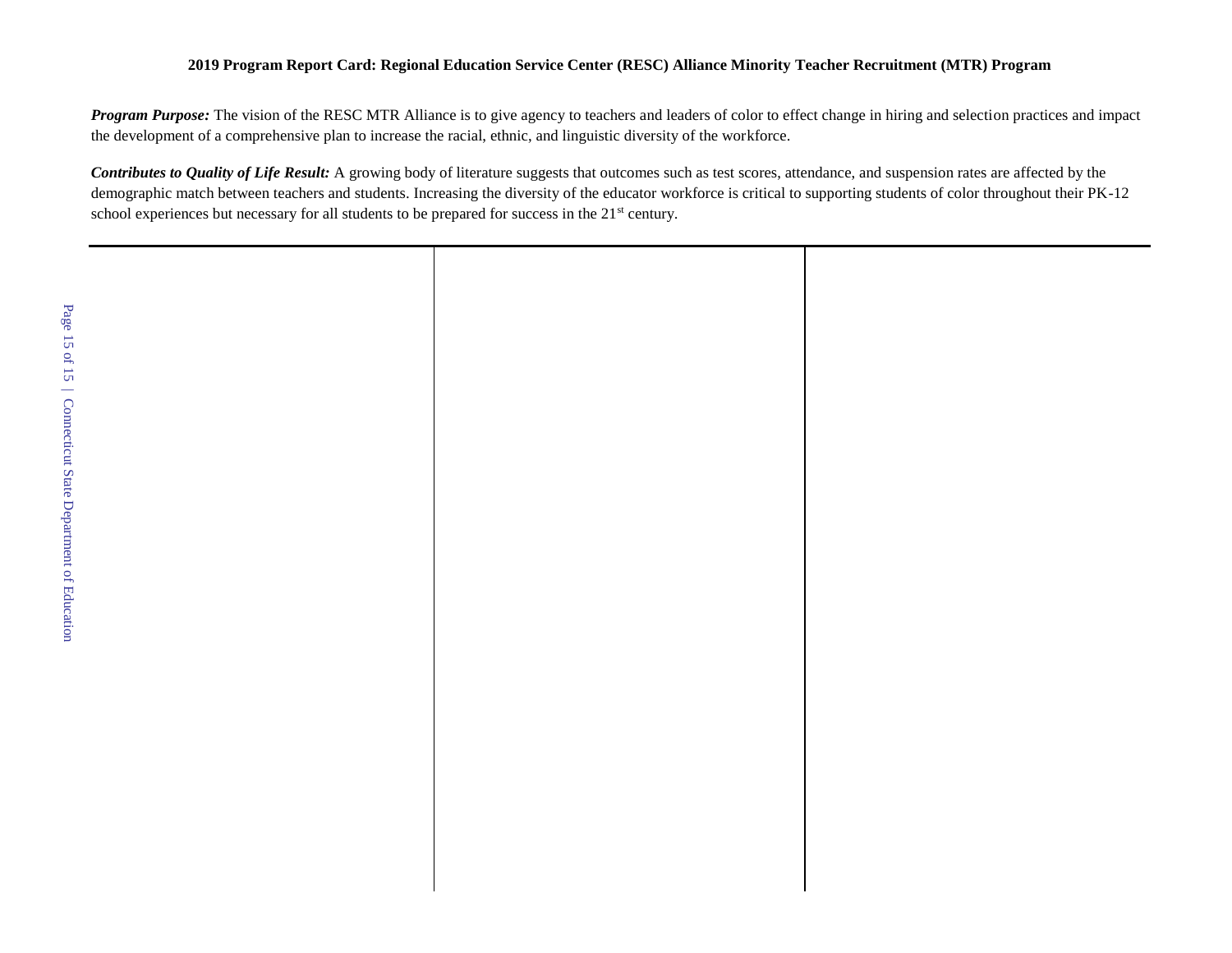

*Senate Bill No. 379*

# *Public Act No. 16-41*

# *AN ACT CONCERNING THE RECOMMENDATIONS OF THE MINORITY TEACHER RECRUITMENT TASK FORCE.*

Be it enacted by the Senate and House of Representatives in General Assembly convened:

Section 1. Section 5 of public act 15-108 is repealed and the following is substituted in lieu thereof (*Effective from passage*):

(a) There is established a task force to study and develop strategies to increase and improve the recruitment, preparation and retention of minority teachers, as defined in section 10-155*l* of the general statutes, in public schools in the state. Such study shall include, but need not be limited to, (1) an analysis of the causes of minority teacher shortages in the state, (2) an examination of current state-wide and school district demographics, and (3) a review of best practices.

- (b) The task force shall consist of the following members:
- (1) One appointed by the speaker of the House of Representatives;
- (2) One appointed by the president pro tempore of the Senate;

(3) One appointed by the majority leader of the House of Representatives, who shall be a member of the Black and Puerto Rican Caucus of the General Assembly;

- (4) One appointed by the majority leader of the Senate;
- (5) One appointed by the minority leader of the House of Representatives;
- (6) One appointed by the minority leader of the Senate;
- (7) The Commissioner of Education, or the commissioner's designee;
- (8) The president of the Board of Regents for Higher Education, or the president's designee;

(9) The executive director of the Latino and Puerto Rican Affairs Commission, or the executive director's designee;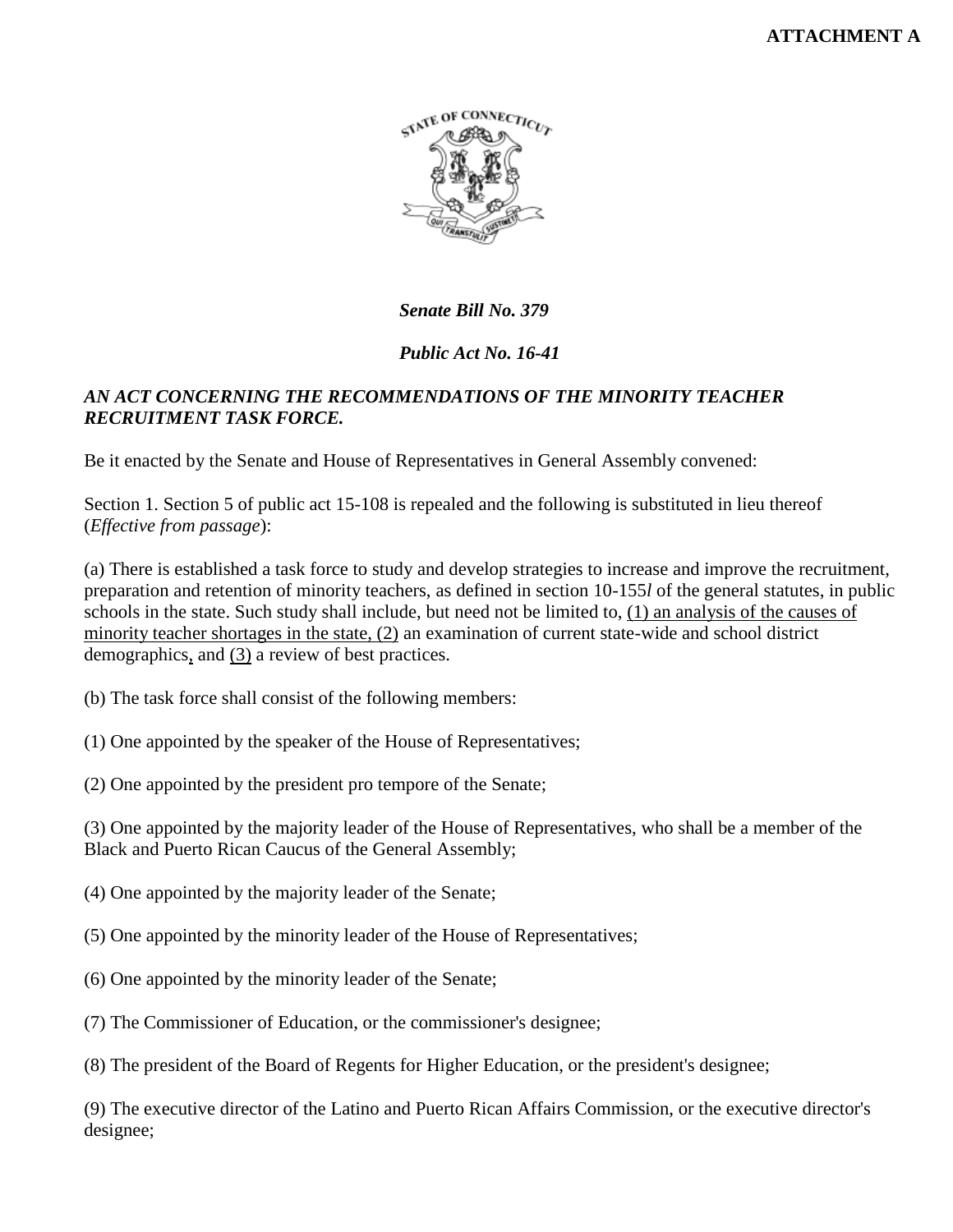(10) The executive director of the African-American Affairs Commission, or the executive director's designee; **[**and**]**

(11) The executive director of the Commission on Children, or the executive director's designee; and

(12) The executive director of the Asian Pacific American Affairs Commission, or the executive director's designee.

(c) Any member of the task force appointed under subdivision  $(1)$ ,  $(2)$ ,  $(3)$ ,  $(4)$ ,  $(5)$  or  $(6)$  of subsection  $(b)$ of this section may be a member of the General Assembly.

(d) All appointments to the task force shall be made not later than thirty days after the effective date of this section. Any vacancy shall be filled by the appointing authority.

(e) The speaker of the House of Representatives and the president pro tempore of the Senate shall select the chairpersons of the task force from among the members of the task force. Such chairpersons shall schedule the first meeting of the task force, which shall be held not later than sixty days after the effective date of this section.

(f) The administrative staff of the joint standing committee of the General Assembly having cognizance of matters relating to education shall serve as administrative staff of the task force.

(g) Not later than **[**February 1, 2016**]** June 30, 2017, the task force shall submit a report on its findings and recommendations to the joint standing committee of the General Assembly having cognizance of matters relating to education, in accordance with the provisions of section 11-4a of the general statutes. **[**The task force shall terminate on the date that it submits such report or February 1, 2016, whichever is later. **]**

# (h) The task force shall terminate on January 1, 2026.

Sec. 2. (NEW) (*Effective July 1, 2016*) There is established a Minority Teacher Recruitment Policy Oversight Council within the Department of Education. The council shall consist of (1) the Commissioner of Education, or the commissioner's designee, (2) two representatives from the minority teacher recruitment task force, established pursuant to section 5 of public act 15-108, as amended by this act, (3) one representative from each of the exclusive bargaining units for certified employees, chosen pursuant to section 10-153b of the general statutes, (4) the president of the Board of Regents for Higher Education, or the president's designee, and (5) a representative from an alternate route to certification program, appointed by the Commissioner of Education. The council shall hold quarterly meetings and advise, at least quarterly, the Commissioner of Education, or the commissioner's designee, on ways to (A) encourage minority middle and secondary school students to attend institutions of higher education and enter teacher preparation programs, (B) recruit minority students attending institutions of higher education to enroll in teacher preparation programs and pursue teaching careers, (C) recruit and retain minority teachers in Connecticut schools, (D) recruit minority teachers from other states to teach in Connecticut schools, and (E) recruit minority professionals in other fields to enter teaching. The council shall report, annually, in accordance with the provisions of section 11-4a of the general statutes, on the recommendations given to the commissioner, or the commissioner's designee, pursuant to the provisions of this section, to the joint standing committee of the General Assembly having cognizance of matters relating to education. For purposes of this section, "minority" means individuals whose race is defined as other than white, or whose ethnicity is defined as Hispanic or Latino by the federal Office of Management and Budget for use by the Bureau of Census of the United States Department of Commerce.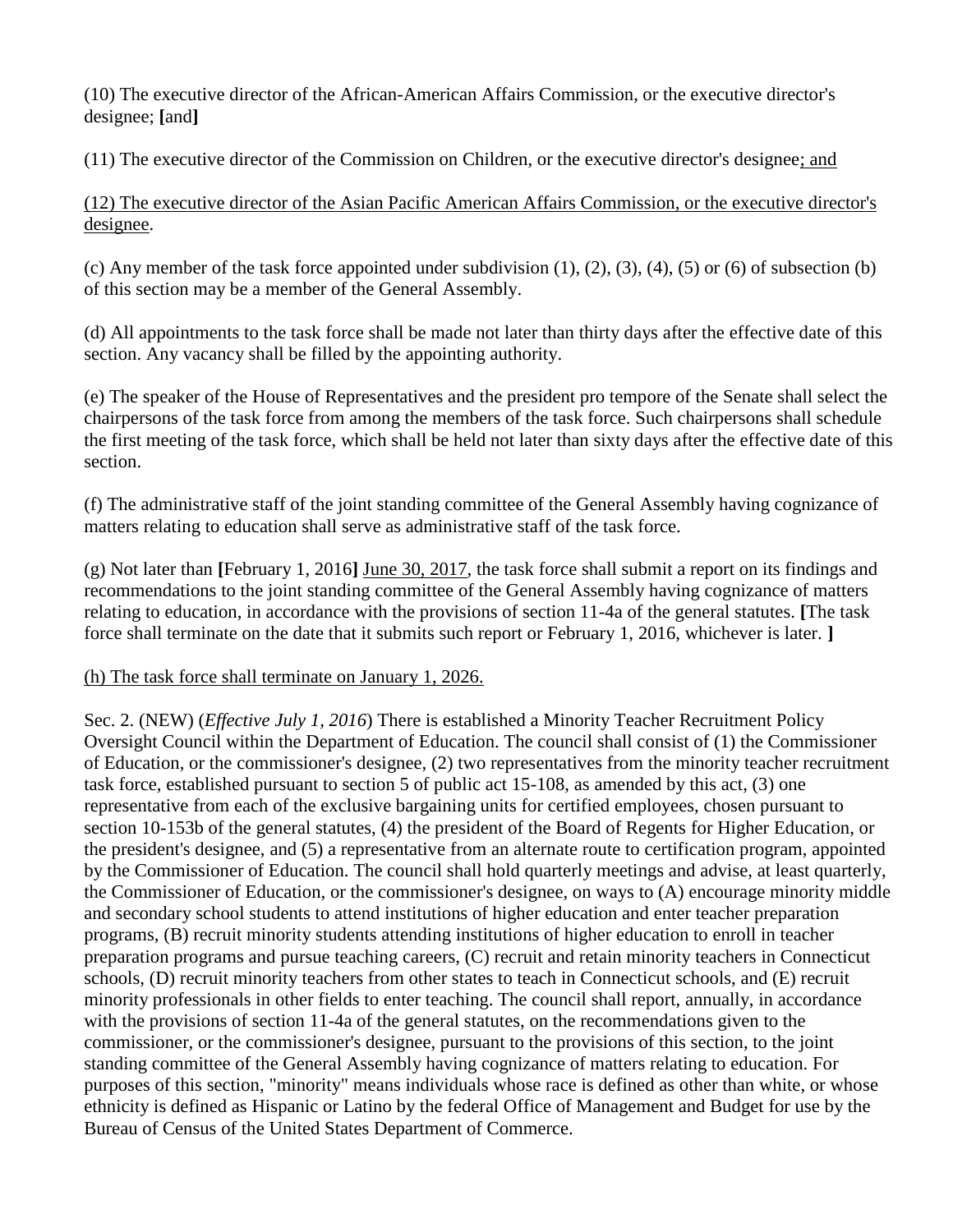Sec. 3. (NEW) (*Effective July 1, 2016*) Not later than January 1, 2017, and annually thereafter, the Department of Education shall conduct a survey of students participating in minority teacher recruitment programs offered by regional educational service centers or at a public institution of higher education in the state. Such survey shall include questions relating to the components and effectiveness of the minority teacher recruitment program. The department shall report, annually, in accordance with the provisions of section 11-4a of the general statutes, on the results and findings of the survey to the joint standing committee of the General Assembly having cognizance of matters relating to education.

Sec. 4. Subsections (a) and (b) of section 10-145f of the 2016 supplement to the general statutes are repealed and the following is substituted in lieu thereof (*Effective July 1, 2016*):

(a) **[**No**]** Each person **[**shall be**]** formally admitted to a State Board of Education approved teacher preparation program **[**until such person has achieved satisfactory scores on**]** shall take the state reading, writing and mathematics competency examination, prescribed by and administered under the direction of the State Board of Education. **[**, or has qualified for a waiver of such test based on criteria established by the State Board of Education**]** Each person's results shall be used as a diagnostic tool, in accordance with the guidelines adopted by the State Board of Education pursuant to section 5 of this act, for purposes of providing any necessary remedial instruction to such person while he or she is enrolled in such teacher preparation program.

(b) (1) Any person who does not hold a valid certificate pursuant to section 10-145b, as amended by this act, shall **[**(A) achieve satisfactory scores on the state reading, writing and mathematics competency examination prescribed by and administered under the direction of the State Board of Education, or qualify for a waiver of such test based on criteria approved by the State Board of Education, and (B)**]** achieve a satisfactory evaluation on the appropriate State Board of Education approved subject area assessment in order to be eligible for a certificate pursuant to said section unless such assessment has not been approved by the State Board of Education at the time of application, in which case the applicant shall not be denied a certificate solely because of the lack of an evaluation on such assessment. **[**A person who holds a valid school administrator certificate in another state that is at least equivalent to an initial educator certificate, pursuant to section 10-145b, as determined by the State Board of Education, and has successfully completed three years of experience as a school administrator in a public school in another state or in a nonpublic school approved by the appropriate state board of education during the ten-year period prior to the date of application for a certificate in a school administration endorsement area shall not be required to meet the state reading, writing and mathematics competency examination. **]**

(2) Any person applying for an additional certification endorsement shall achieve a satisfactory evaluation on the appropriate State Board of Education approved subject area assessment in order to be eligible for such additional endorsement, unless such assessment has not been approved by the State Board of Education at the time of application, in which case the applicant shall not be denied the additional endorsement solely because of the lack of an evaluation on such assessment.

(3) On and after July 1, 1992, any teacher who held a valid teaching certificate but whose certificate lapsed and who had completed all requirements for the issuance of a new certificate pursuant to section 10-145b, except for filing an application for such certificate, prior to the date on which the lapse occurred, may file, within one year of the date on which the lapse occurred, an application with the Commissioner of Education for the issuance of such certificate. Upon the filing of such an application, the commissioner may grant such certificate and such certificate shall be retroactive to the date on which the lapse occurred, provided the commissioner finds that the lapse of the certificate occurred as a result of a hardship or extenuating circumstances beyond the control of the applicant. If such teacher has attained tenure and is reemployed by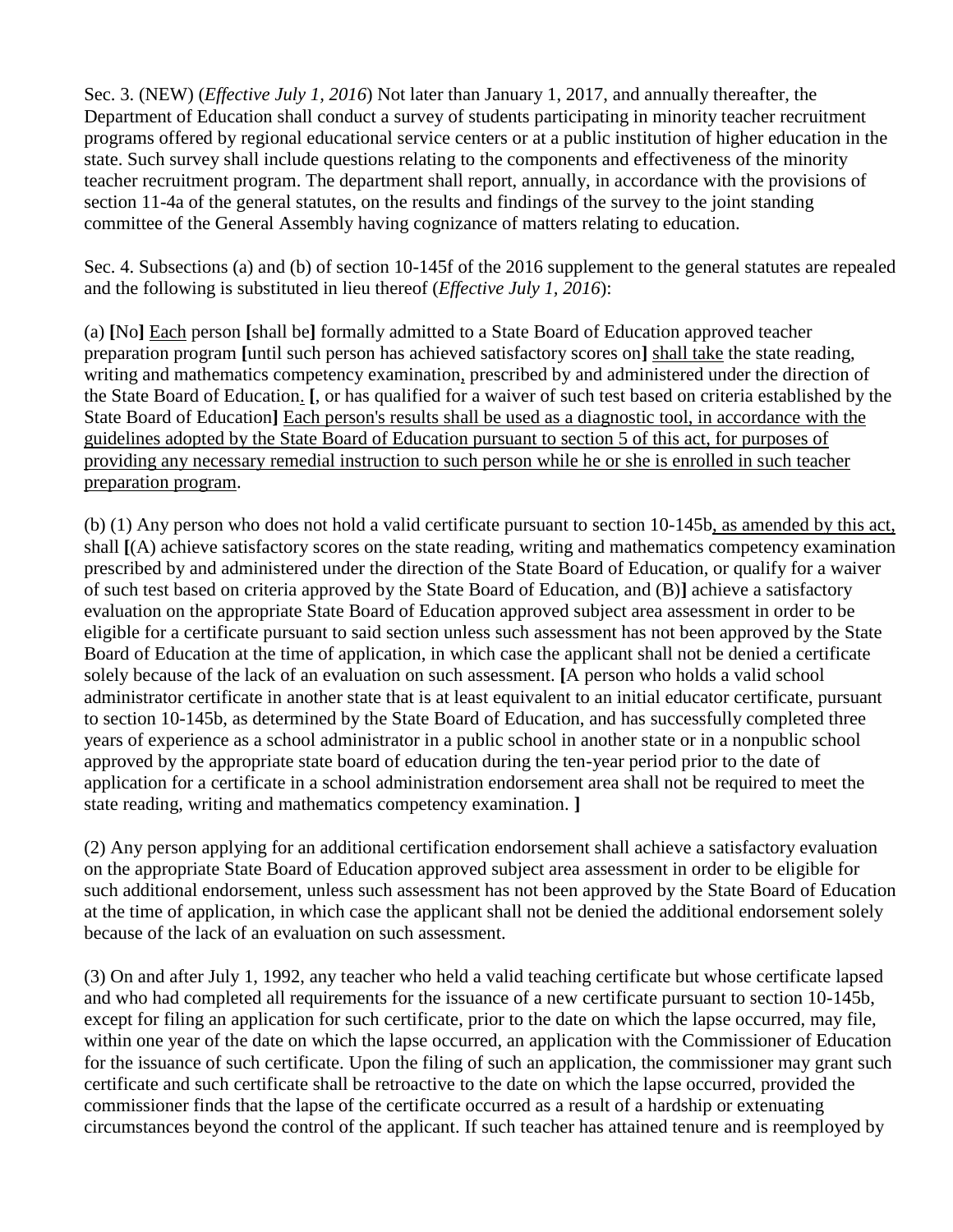the same board of education in any equivalent unfilled position for which the person is qualified as a result of the issuance of a certificate pursuant to this subdivision, the lapse period shall not constitute a break in employment for such person reemployed and shall be used for the purpose of calculating continuous employment pursuant to section 10-151. If such teacher has not attained tenure, the time unemployed due to the lapse of a certificate shall not be counted toward tenure, except that if such teacher is reemployed by the same board of education as a result of the issuance of a certificate pursuant to this subdivision, such teacher may count the previous continuous employment immediately prior to the lapse towards tenure. Using information provided by the Teachers' Retirement Board, the Department of Education shall annually notify each local or regional board of education of the name of each teacher employed by such board of education whose provisional certificate will expire during the period of twelve months following such notice. Upon receipt of such notice the superintendent of each local and regional board of education shall notify each such teacher in writing, at such teacher's last known address, that the teacher's provisional certificate will expire.

(4) Notwithstanding the provisions of this subsection to the contrary, to be eligible for a certificate to teach subjects for which a bachelor's degree is not required, any applicant who is otherwise eligible for certification in such endorsement areas shall be entitled to a certificate without having met the requirements of the competency examination and subject area assessment pursuant to this subsection for a period not to exceed two years, except that for a certificate to teach skilled trades or trade-related or occupational subjects, the commissioner may waive the requirement that the applicant take the competency examination. The commissioner may, upon the showing of good cause, extend the certificate.

(5) On and after July 1, 2011, any person applying for a certification in the endorsement area of elementary education shall achieve a satisfactory evaluation on the appropriate State Board of Education approved mathematics assessment in order to be eligible for such elementary education endorsement.

Sec. 5. (*Effective from passage*) Not later than January 1, 2017, the State Board of Education shall adopt guidelines relating to the use of scores on the state reading, writing and mathematics competency examination, prescribed by and administered under the direction of the State Board of Education pursuant to subsection (a) of section 10-145f of the general statutes, as amended by this act. Such guidelines shall establish standards for using such scores as a diagnostic tool for the purpose of providing any remedial instruction in areas identified by such scores to students enrolled in a State Board of Education approved teacher preparation program. The state board may revise and update such guidelines as necessary.

Sec. 6. (NEW) (*Effective July 1, 2016*) Not later than July 1, 2017, and annually thereafter, the Department of Education shall submit a report using results-based accountability measures to assess the effectiveness of minority teacher recruitment programs in the state to the joint standing committees of the General Assembly having cognizance of matters relating to education and appropriations, in accordance with the provisions of section 11-4a of the general statutes. Such minority teacher recruitment programs shall include, but not be limited to, any program administered by a regional educational service center pursuant to section 10-155*l* of the general statutes, and the minority teacher incentive program administered by the Office of Higher Education pursuant to section 10a-168a of the general statutes.

Sec. 7. (NEW) (*Effective July 1, 2016*) (a) For purposes of this section, "school support staff" means any person employed by a local or regional board of education as a board certified behavior analyst or board certified assistant behavior analyst, as such terms are defined in section 20-185i of the general statutes, athletic coach, as defined in section 10-149d of the general statutes, or school paraprofessional.

(b) The Department of Education shall review and approve proposals for alternate route to certification programs for persons employed as school support staff. In order to be approved, a proposal shall provide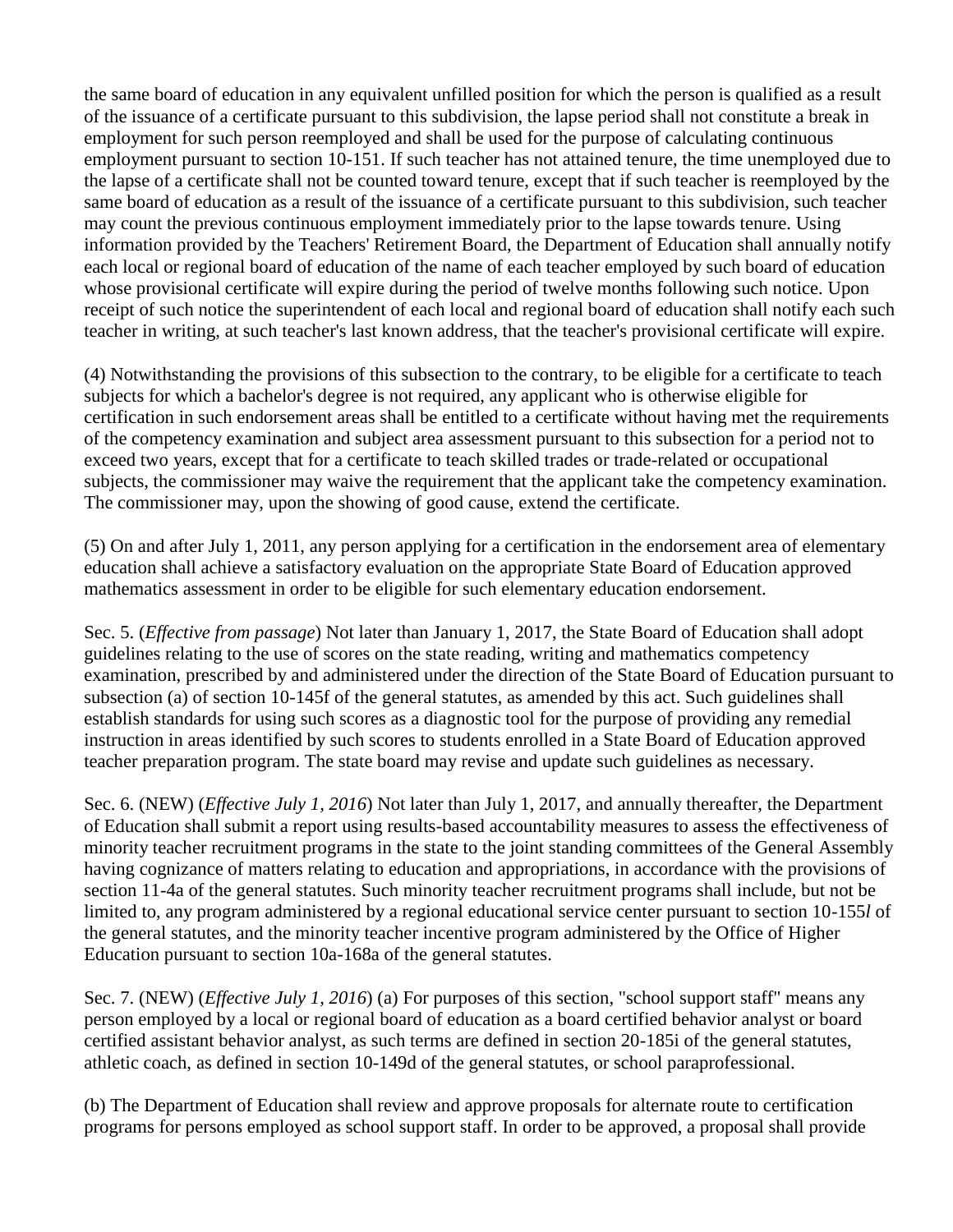that the alternate route to certification program (1) be provided by a public or independent institution of higher education, a local or regional board of education, a regional educational service center or a private, nonprofit teacher or administrator training organization approved by the State Board of Education; (2) accept only those participants who (A) hold a bachelor's degree from an institution of higher education accredited by the Board of Regents for Higher Education or the Office of Higher Education or regionally accredited, (B) have been employed as school support staff by a local or regional board of education for at least forty school months, and (C) are recommended by the immediate supervisor or district administrator of such person on the basis of such person's performance; (3) require each participant to complete a one-year residency that requires such person to serve (A) in a position requiring professional certification, and (B) in a full-time position for ten school months at a local or regional board of education in the state under the supervision of (i) a certified administrator or teacher, and (ii) a supervisor from an institution or organization described in subdivision (1) of this subsection; and (4) meet such other criteria as the department requires.

(c) Notwithstanding the provisions of subsection (d) of section 10-145b of the general statutes, on and after July 1, 2016, the State Board of Education, upon receipt of a proper application, shall issue an initial educator certificate, which shall be valid for three years, to any person who (1) successfully completed the alternate route to certification program under this section, and (2) meets the requirements established in subsection (b) of section 10-145f of the general statutes, as amended by this act.

(d) Notwithstanding any regulation adopted by the State Board of Education pursuant to section 10-145b of the general statutes, as amended by this act, any person who successfully completed the alternate route to certification program under this section and was issued an initial educator certificate in the endorsement area of administration and supervision shall obtain a master's degree not later than five years after such person was issued such initial educator certificate. If such person does not obtain a master's degree in such time period, such person shall not be eligible for a professional educator certificate.

Sec. 8. Subdivision (3) of subsection (h) of section 10-145b of the 2016 supplement to the general statutes is repealed and the following is substituted in lieu thereof (*Effective July 1, 2016*):

(3) Except as otherwise provided in section 10-146c, upon receipt of a proper application, the State Board of Education shall issue to a teacher from another state, territory or possession of the United States or the District of Columbia or the Commonwealth of Puerto Rico who (A) **[**is nationally board certified by an organization deemed appropriate by the Commissioner of Education to issue such certifications, (B)**]** has taught in another state, territory or possession of the United States or the District of Columbia or the Commonwealth of Puerto Rico for a minimum of two years in the preceding ten years, **[**and (C) holds a master's degree in an appropriate subject matter area, as determined by the State Board of Education, related to such teacher's certification endorsement area, a professional**]** (B) has received at least two satisfactory performance evaluations while teaching in such other state, territory or possession of the United States or the District of Columbia or the Commonwealth of Puerto Rico, and (C) has fulfilled post-preparation assessments as approved by the commissioner, a provisional educator certificate with the appropriate endorsement, subject to the provisions of subsection (i) of this section relating to denial of applications for certification. **[**Applicants who have**]** An applicant who has taught under an appropriate certificate issued by another state, territory or possession of the United States or the District of Columbia or the Commonwealth of Puerto Rico for two or more years shall be exempt from completing the beginning educator program based upon such teaching experience upon a showing of effectiveness as a teacher, as determined by the State Board of Education, which may include, but need not be limited to, a demonstrated record of improving student achievement. An applicant who has successfully completed a teacher preparation program or an alternate route to certification program in another state, territory or possession of the United